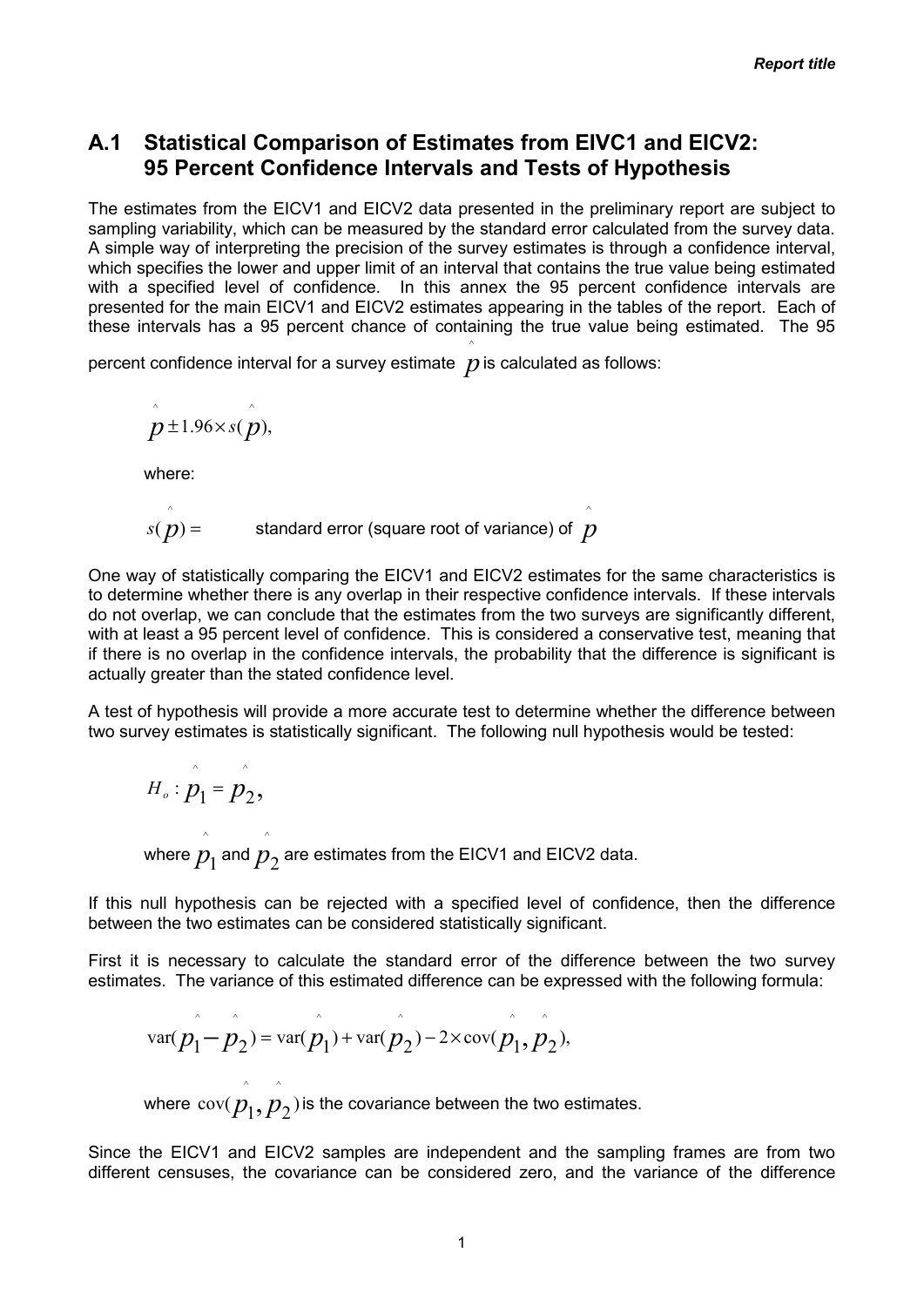would be equal to the sum of the variances of the estimates from the two surveys. Therefore the standard error of the estimated difference can be calculated as follows:

$$
s(\hat{p_1} - \hat{p_2}) = \sqrt{\text{var}(\hat{p_1}) + \text{var}(\hat{p_2})}
$$

In order to test the null hypothesis, we can calculate the following Z statistic:

$$
Z_o = \frac{p_1 - p_2}{s(p_1 - p_2)}
$$

 $\sim$   $\sim$ 

The p-value corresponding to  $Z_0$  can be looked up in a table based on the normal distribution, in order to determine the probability of the null hypothesis being true. If the p-value is less than 0.05, the null hypothesis can be rejected at the 95 percent confidence level, thus concluding that there is a statistically significant difference. The value of  $Z_0$  corresponding to a p-value of 0.05 is 1.96, so if  $Z<sub>o</sub>$  is greater than 1.96, the difference can be considered statistically significant.

This type of hypothesis test was done for the estimates of poverty incidence by domain from the EICV1 and EICV2 data, in order to identify any domain for which there are statistically significant differences between the estimates of poverty incidence from the two surveys. The results from these tests of hypothesis are presented in the first table of this annex. The p-values were only obtained for domains where the value of  $Z_0$  was greater than 1.96.

The remaining tables in this annex show the main EICV1 and EICV2 estimates with the corresponding 95 percent confidence intervals and the number of observations.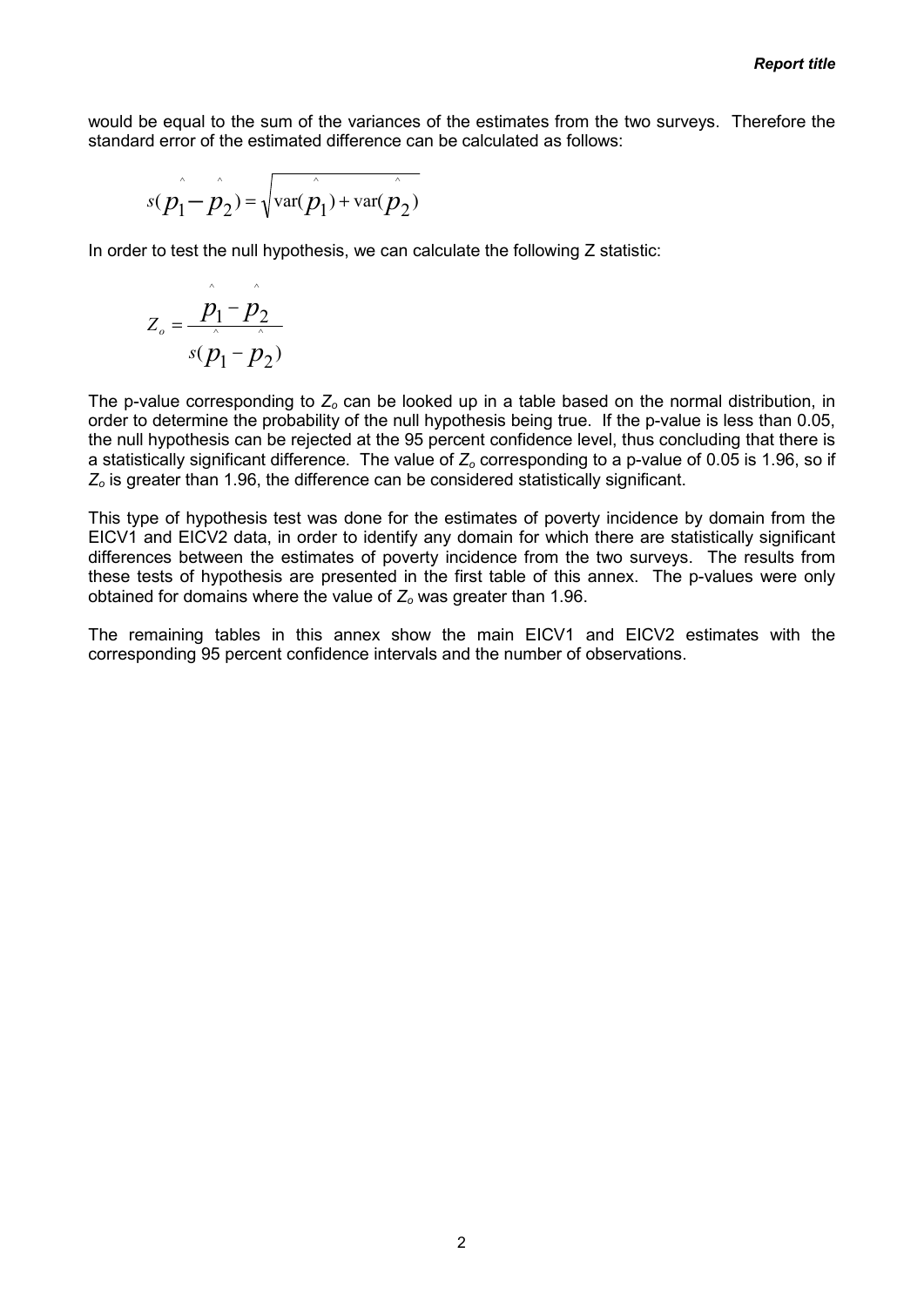### Table A.1 Hypothesis test for comparing estimates of poverty incidence from EICV1 and EICV2 by domain

Null hypothesis:

Ho: p(EICV1)=p(EICV2)

|                     | EICV1           |       | EICV <sub>2</sub> |       | <b>Difference</b> |           |           |         |
|---------------------|-----------------|-------|-------------------|-------|-------------------|-----------|-----------|---------|
| Domain              | <b>Estimate</b> | S.E.  | <b>Estimate</b>   | S.E.  | (EICV1-<br>EICV2) | SE(Diff.) | Z-value   | p-value |
| <b>RWANDA</b>       | 0.604           | 0.010 | 0.569             | 0.009 | 0.035             | 0.013     | 2.6015    | 0.0094  |
| STRATUM 2002        |                 |       |                   |       |                   |           |           |         |
| City of Kigali      | 0.161           | 0.033 | 0.130             | 0.014 | 0.031             | 0.036     | 0.8648    |         |
| Other Urban         | 0.465           | 0.032 | 0.415             | 0.033 | 0.050             | 0.046     | 1.0877    |         |
| Rural               | 0.661           | 0.012 | 0.625             | 0.010 | 0.036             | 0.016     | 2.3047    | 0.0214  |
| <b>NEW PROVINCE</b> |                 |       |                   |       |                   |           |           |         |
| Kigali              | 0.244           | 0.036 | 0.202             | 0.027 | 0.042             | 0.045     | 0.9333    |         |
| Southern            | 0.658           | 0.019 | 0.673             | 0.016 | $-0.015$          | 0.025     | $-0.6039$ |         |
| Western             | 0.631           | 0.019 | 0.620             | 0.020 | 0.011             | 0.028     | 0.3987    |         |
| Northern            | 0.669           | 0.023 | 0.627             | 0.025 | 0.042             | 0.034     | 1.2364    |         |
| Eastern             | 0.618           | 0.028 | 0.504             | 0.022 | 0.114             | 0.036     | 3.2014    | 0.0014  |
| <b>OLD PROVINCE</b> |                 |       |                   |       |                   |           |           |         |
| City of Kigali      | 0.161           | 0.033 | 0.130             | 0.014 | 0.031             | 0.036     | 0.8648    |         |
| Kigali Ngali        | 0.707           | 0.038 | 0.465             | 0.036 | 0.242             | 0.052     | 4.6232    | < 0.001 |
| Gitarama            | 0.538           | 0.035 | 0.565             | 0.026 | $-0.027$          | 0.044     | $-0.6193$ |         |
| <b>Butare</b>       | 0.735           | 0.029 | 0.706             | 0.029 | 0.029             | 0.041     | 0.7071    |         |
| Gikongoro           | 0.761           | 0.022 | 0.792             | 0.025 | $-0.031$          | 0.033     | $-0.9309$ |         |
| Cyangugu            | 0.639           | 0.035 | 0.614             | 0.038 | 0.025             | 0.052     | 0.4839    |         |
| Kibuye              | 0.731           | 0.022 | 0.645             | 0.024 | 0.086             | 0.033     | 2.6415    | 0.0082  |
| Gisenyi             | 0.549           | 0.032 | 0.618             | 0.034 | $-0.069$          | 0.047     | $-1.4778$ |         |
| Ruhengeri           | 0.712           | 0.024 | 0.645             | 0.036 | 0.067             | 0.043     | 1.5485    |         |
| Byumba              | 0.647           | 0.037 | 0.672             | 0.025 | $-0.025$          | 0.045     | $-0.5599$ |         |
| Umutara             | 0.537           | 0.041 | 0.454             | 0.042 | 0.083             | 0.059     | 1.4141    |         |
| Kibungo             | 0.537           | 0.048 | 0.503             | 0.031 | 0.034             | 0.057     | 0.5950    |         |
| <b>SEX OF HEAD</b>  |                 |       |                   |       |                   |           |           |         |
| Male                | 0.581           | 0.012 | 0.558             | 0.011 | 0.023             | 0.016     | 1.4129    |         |
| Female              | 0.665           | 0.014 | 0.602             | 0.013 | 0.063             | 0.019     | 3.2976    | < 0.001 |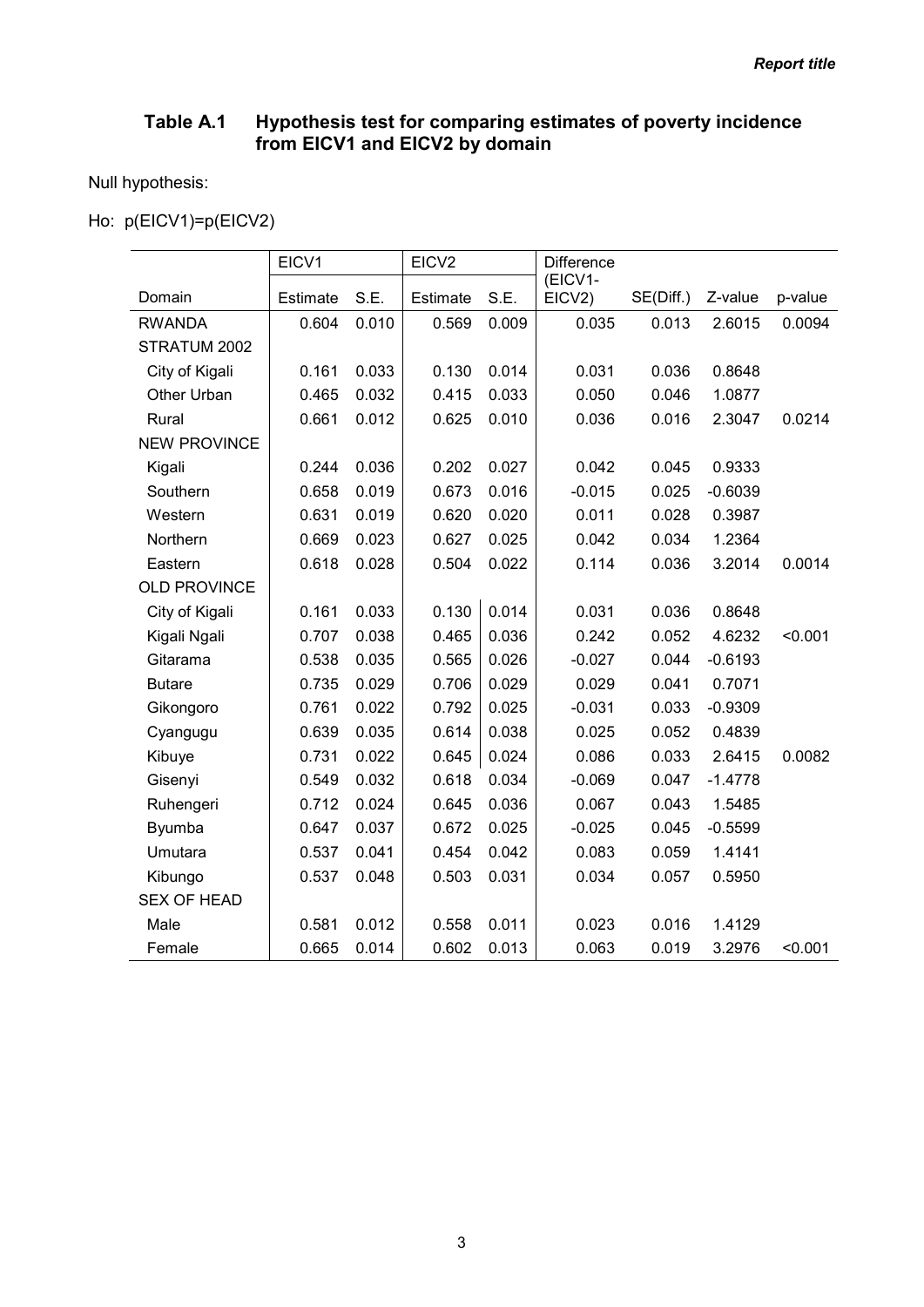| <b>Domain</b>       | EICV1           |                |                     |         | EICV <sub>2</sub> |                |                     |         |
|---------------------|-----------------|----------------|---------------------|---------|-------------------|----------------|---------------------|---------|
|                     | <b>Estimate</b> |                | Confidence Interval | No.     | Estimate          |                | Confidence Interval | No.     |
|                     |                 | Lower<br>Limit | Upper<br>Limit      | Observ. |                   | Lower<br>Limit | Upper<br>Limit      | Observ. |
| <b>RWANDA</b>       | 0.604           | 0.584          | 0.625               | 6,420   | 0.569             | 0.550          | 0.587               | 6,900   |
| STRATUM 2002        |                 |                |                     |         |                   |                |                     |         |
| City of Kigali      | 0.161           | 0.096          | 0.227               | 792     | 0.130             | 0.102          | 0.158               | 900     |
| Other Urban         | 0.465           | 0.402          | 0.528               | 669     | 0.415             | 0.351          | 0.479               | 720     |
| Rural               | 0.661           | 0.638          | 0.684               | 4,959   | 0.625             | 0.604          | 0.645               | 5,280   |
| <b>NEW PROVINCE</b> |                 |                |                     |         |                   |                |                     |         |
| City of Kigali      | 0.244           | 0.175          | 0.314               | 885     | 0.202             | 0.148          | 0.255               | 1,026   |
| Southern            | 0.658           | 0.621          | 0.694               | 1,558   | 0.673             | 0.642          | 0.704               | 1,707   |
| Western             | 0.631           | 0.594          | 0.667               | 1,605   | 0.620             | 0.581          | 0.659               | 1,653   |
| Northern            | 0.669           | 0.624          | 0.714               | 1,012   | 0.627             | 0.579          | 0.675               | 1,059   |
| Eastern             | 0.618           | 0.562          | 0.673               | 1,360   | 0.504             | 0.461          | 0.546               | 1,455   |
| <b>OLD PROVINCE</b> |                 |                |                     |         |                   |                |                     |         |
| City of Kigali      | 0.161           | 0.096          | 0.227               | 792     | 0.130             | 0.102          | 0.158               | 900     |
| Kigali Ngali        | 0.707           | 0.632          | 0.782               | 441     | 0.465             | 0.395          | 0.535               | 534     |
| Gitarama            | 0.538           | 0.469          | 0.607               | 514     | 0.565             | 0.514          | 0.616               | 606     |
| <b>Butare</b>       | 0.735           | 0.678          | 0.791               | 559     | 0.706             | 0.649          | 0.762               | 606     |
| Gikongoro           | 0.761           | 0.718          | 0.803               | 497     | 0.792             | 0.743          | 0.841               | 507     |
| Cyangugu            | 0.639           | 0.571          | 0.707               | 506     | 0.614             | 0.540          | 0.687               | 525     |
| Kibuye              | 0.731           | 0.688          | 0.774               | 496     | 0.645             | 0.598          | 0.692               | 525     |
| Gisenyi             | 0.549           | 0.487          | 0.611               | 543     | 0.618             | 0.551          | 0.685               | 543     |
| Ruhengeri           | 0.712           | 0.664          | 0.760               | 543     | 0.645             | 0.573          | 0.716               | 552     |
| <b>Byumba</b>       | 0.647           | 0.575          | 0.720               | 492     | 0.672             | 0.622          | 0.722               | 543     |
| Umutara             | 0.537           | 0.456          | 0.618               | 501     | 0.454             | 0.372          | 0.536               | 498     |
| Kibungo             | 0.537           | 0.444          | 0.630               | 536     | 0.503             | 0.442          | 0.565               | 561     |
| SEX HEAD HH.        |                 |                |                     |         |                   |                |                     |         |
| Male                | 0.581           | 0.558          | 0.604               | 4,386   | 0.558             | 0.537          | 0.579               | 4,954   |
| Female              | 0.665           | 0.638          | 0.693               | 2,034   | 0.602             | 0.576          | 0.629               | 1,946   |

#### Table A.2 Estimates of poverty incidence by domain, with 95 percent confidence intervals, from EICV1 and EICV2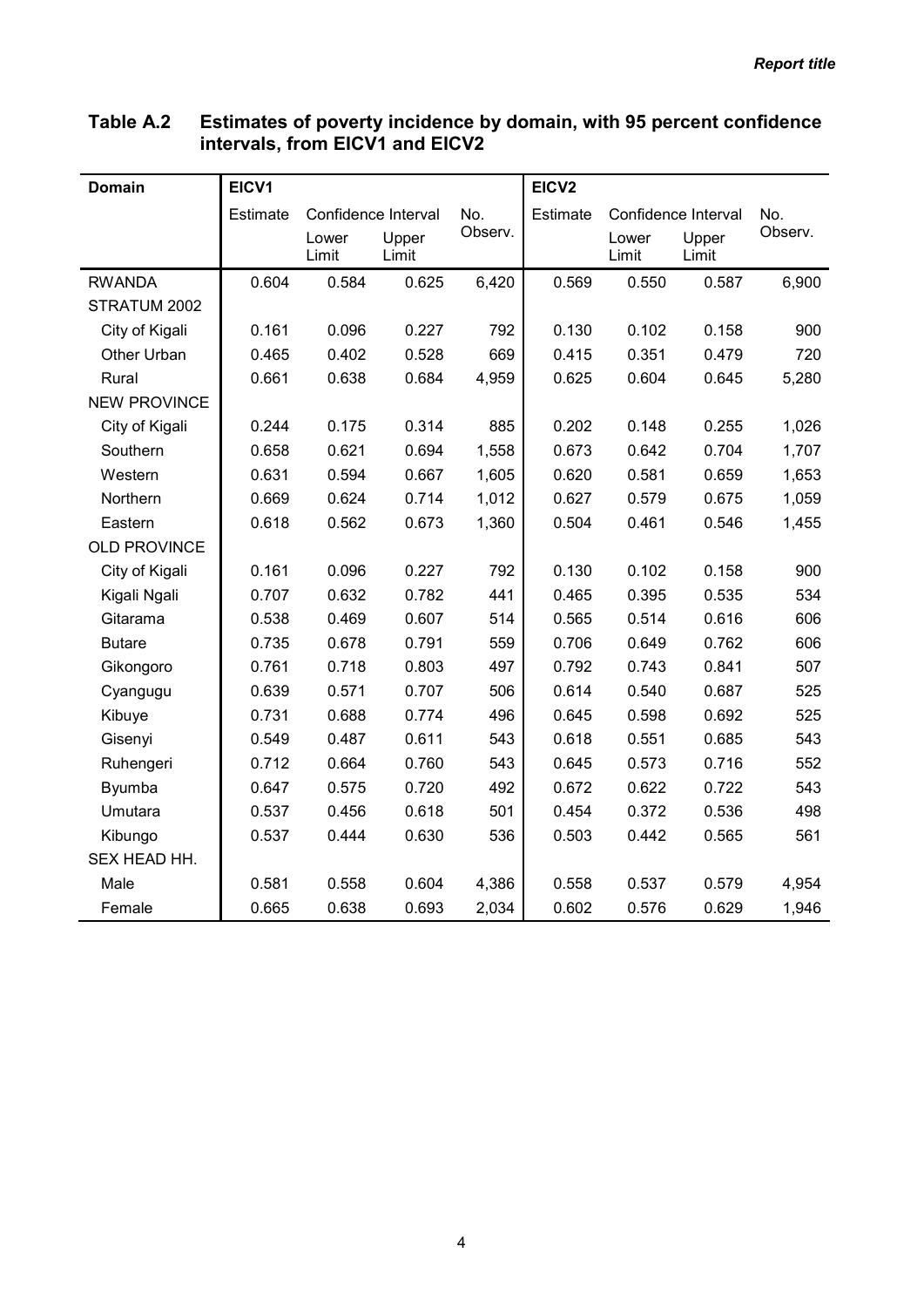| <b>Domain</b>       | EICV1    |                     |                |         | EICV <sub>2</sub> |                |                     |         |
|---------------------|----------|---------------------|----------------|---------|-------------------|----------------|---------------------|---------|
|                     | Estimate | Confidence Interval |                | No.     | Estimate          |                | Confidence Interval | No.     |
|                     |          | Lower<br>Limit      | Upper<br>Limit | Observ. |                   | Lower<br>Limit | Upper<br>Limit      | Observ. |
| <b>RWANDA</b>       | 0.413    | 0.392               | 0.434          | 6,420   | 0.369             | 0.352          | 0.386               | 6,900   |
| STRATUM 2002        |          |                     |                |         |                   |                |                     |         |
| City of Kigali      | 0.084    | 0.030               | 0.139          | 792     | 0.063             | 0.044          | 0.082               | 900     |
| Other Urban         | 0.285    | 0.235               | 0.336          | 669     | 0.253             | 0.196          | 0.309               | 720     |
| Rural               | 0.457    | 0.433               | 0.482          | 4,959   | 0.409             | 0.390          | 0.429               | 5,280   |
| <b>NEW PROVINCE</b> |          |                     |                |         |                   |                |                     |         |
| City of Kigali      | 0.154    | 0.096               | 0.212          | 885     | 0.111             | 0.069          | 0.152               | 1,026   |
| Southern            | 0.459    | 0.421               | 0.497          | 1,558   | 0.472             | 0.441          | 0.503               | 1,707   |
| Western             | 0.418    | 0.382               | 0.455          | 1,605   | 0.409             | 0.369          | 0.450               | 1,653   |
| Northern            | 0.472    | 0.420               | 0.523          | 1,012   | 0.408             | 0.364          | 0.452               | 1,059   |
| Eastern             | 0.417    | 0.358               | 0.476          | 1,360   | 0.287             | 0.251          | 0.323               | 1,455   |
| <b>OLD PROVINCE</b> |          |                     |                |         |                   |                |                     |         |
| City of Kigali      | 0.084    | 0.030               | 0.139          | 792     | 0.063             | 0.044          | 0.082               | 900     |
| Kigali Ngali        | 0.540    | 0.451               | 0.628          | 441     | 0.264             | 0.208          | 0.320               | 534     |
| Gitarama            | 0.345    | 0.280               | 0.409          | 514     | 0.312             | 0.269          | 0.356               | 606     |
| <b>Butare</b>       | 0.525    | 0.460               | 0.589          | 559     | 0.534             | 0.477          | 0.592               | 606     |
| Gikongoro           | 0.565    | 0.508               | 0.623          | 497     | 0.629             | 0.571          | 0.686               | 507     |
| Cyangugu            | 0.452    | 0.384               | 0.520          | 506     | 0.409             | 0.343          | 0.475               | 525     |
| Kibuye              | 0.471    | 0.405               | 0.536          | 496     | 0.417             | 0.364          | 0.470               | 525     |
| Gisenyi             | 0.360    | 0.303               | 0.418          | 543     | 0.423             | 0.349          | 0.498               | 543     |
| Ruhengeri           | 0.494    | 0.434               | 0.554          | 543     | 0.411             | 0.345          | 0.477               | 552     |
| Byumba              | 0.438    | 0.350               | 0.526          | 492     | 0.433             | 0.376          | 0.491               | 543     |
| Umutara             | 0.332    | 0.251               | 0.413          | 501     | 0.241             | 0.179          | 0.304               | 498     |
| Kibungo             | 0.332    | 0.255               | 0.409          | 536     | 0.301             | 0.244          | 0.358               | 561     |
| SEX HEAD HH.        |          |                     |                |         |                   |                |                     |         |
| Male                | 0.388    | 0.364               | 0.412          | 4,386   | 0.356             | 0.337          | 0.375               | 4,954   |
| Female              | 0.479    | 0.448               | 0.509          | 2,034   | 0.411             | 0.384          | 0.438               | 1,946   |

#### Table A.3 Estimates of extreme poverty incidence by domain, with 95 percent confidence intervals, from EICV1 and EICV2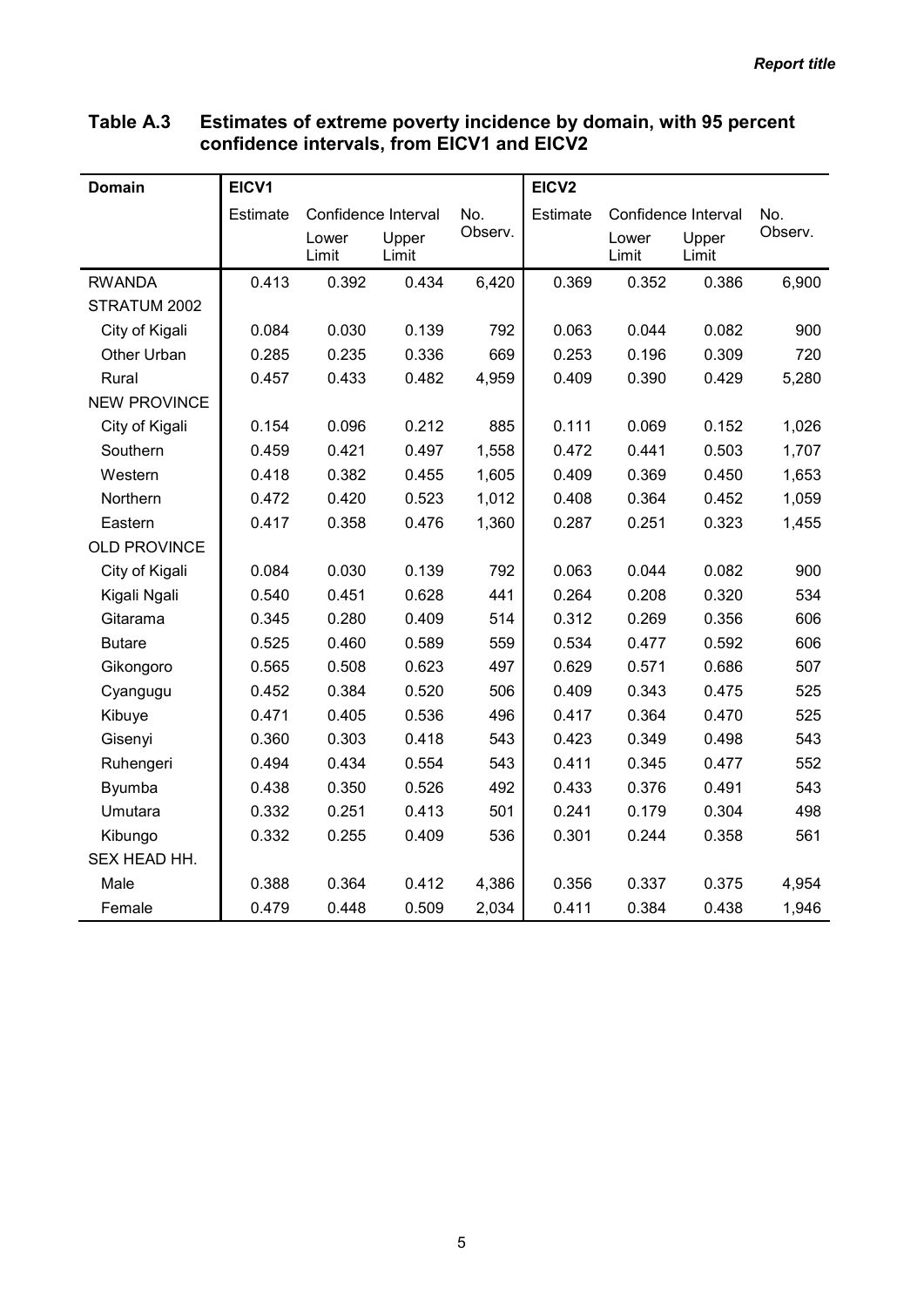| <b>Domain</b>       | EICV1    |                |                     |         | EICV <sub>2</sub> |                |                     |         |
|---------------------|----------|----------------|---------------------|---------|-------------------|----------------|---------------------|---------|
|                     | Estimate |                | Confidence Interval | No.     | <b>Estimate</b>   |                | Confidence Interval | No.     |
|                     |          | Lower<br>Limit | Upper<br>Limit      | Observ. |                   | Lower<br>Limit | Upper<br>Limit      | Observ. |
| <b>RWANDA</b>       | 0.415    | 0.404          | 0.427               | 3,436   | 0.400             | 0.391          | 0.410               | 3,528   |
| STRATUM 2002        |          |                |                     |         |                   |                |                     |         |
| City of Kigali      | 0.344    | 0.275          | 0.413               | 95      | 0.294             | 0.252          | 0.336               | 100     |
| Other Urban         | 0.359    | 0.331          | 0.388               | 232     | 0.373             | 0.338          | 0.408               | 264     |
| Rural               | 0.421    | 0.408          | 0.433               | 3,109   | 0.404             | 0.395          | 0.414               | 3,164   |
| <b>NEW PROVINCE</b> |          |                |                     |         |                   |                |                     |         |
| City of Kigali      | 0.399    | 0.352          | 0.446               | 148     | 0.321             | 0.277          | 0.365               | 145     |
| Southern            | 0.425    | 0.407          | 0.443               | 994     | 0.427             | 0.411          | 0.442               | 1,103   |
| Western             | 0.400    | 0.378          | 0.422               | 946     | 0.410             | 0.390          | 0.430               | 975     |
| Northern            | 0.424    | 0.400          | 0.449               | 616     | 0.401             | 0.380          | 0.422               | 619     |
| Eastern             | 0.415    | 0.383          | 0.447               | 732     | 0.361             | 0.341          | 0.381               | 686     |
| <b>OLD PROVINCE</b> |          |                |                     |         |                   |                |                     |         |
| City of Kigali      | 0.344    | 0.275          | 0.413               | 95      | 0.294             | 0.252          | 0.336               | 100     |
| Kigali Ngali        | 0.468    | 0.425          | 0.511               | 282     | 0.364             | 0.329          | 0.400               | 232     |
| Gitarama            | 0.376    | 0.343          | 0.409               | 265     | 0.341             | 0.317          | 0.365               | 310     |
| <b>Butare</b>       | 0.433    | 0.403          | 0.463               | 372     | 0.457             | 0.431          | 0.484               | 408     |
| Gikongoro           | 0.469    | 0.437          | 0.500               | 366     | 0.481             | 0.454          | 0.508               | 395     |
| Cyangugu            | 0.449    | 0.408          | 0.490               | 290     | 0.428             | 0.386          | 0.470               | 312     |
| Kibuye              | 0.384    | 0.351          | 0.417               | 333     | 0.399             | 0.365          | 0.432               | 321     |
| Gisenyi             | 0.378    | 0.340          | 0.417               | 281     | 0.414             | 0.385          | 0.444               | 308     |
| Ruhengeri           | 0.422    | 0.389          | 0.456               | 342     | 0.405             | 0.375          | 0.436               | 328     |
| Byumba              | 0.410    | 0.372          | 0.448               | 302     | 0.394             | 0.365          | 0.422               | 345     |
| Umutara             | 0.396    | 0.340          | 0.452               | 238     | 0.321             | 0.285          | 0.358               | 204     |
| Kibungo             | 0.363    | 0.321          | 0.404               | 270     | 0.366             | 0.337          | 0.395               | 265     |
| SEX HEAD HH.        |          |                |                     |         |                   |                |                     |         |
| Male                | 0.404    | 0.391          | 0.418               | 2,230   | 0.392             | 0.381          | 0.403               | 2,456   |
| Female              | 0.441    | 0.424          | 0.457               | 1,206   | 0.426             | 0.409          | 0.442               | 1,072   |

#### Table A.4 Estimates of poverty depth by domain, with 95 percent confidence intervals, from EICV1 and EICV2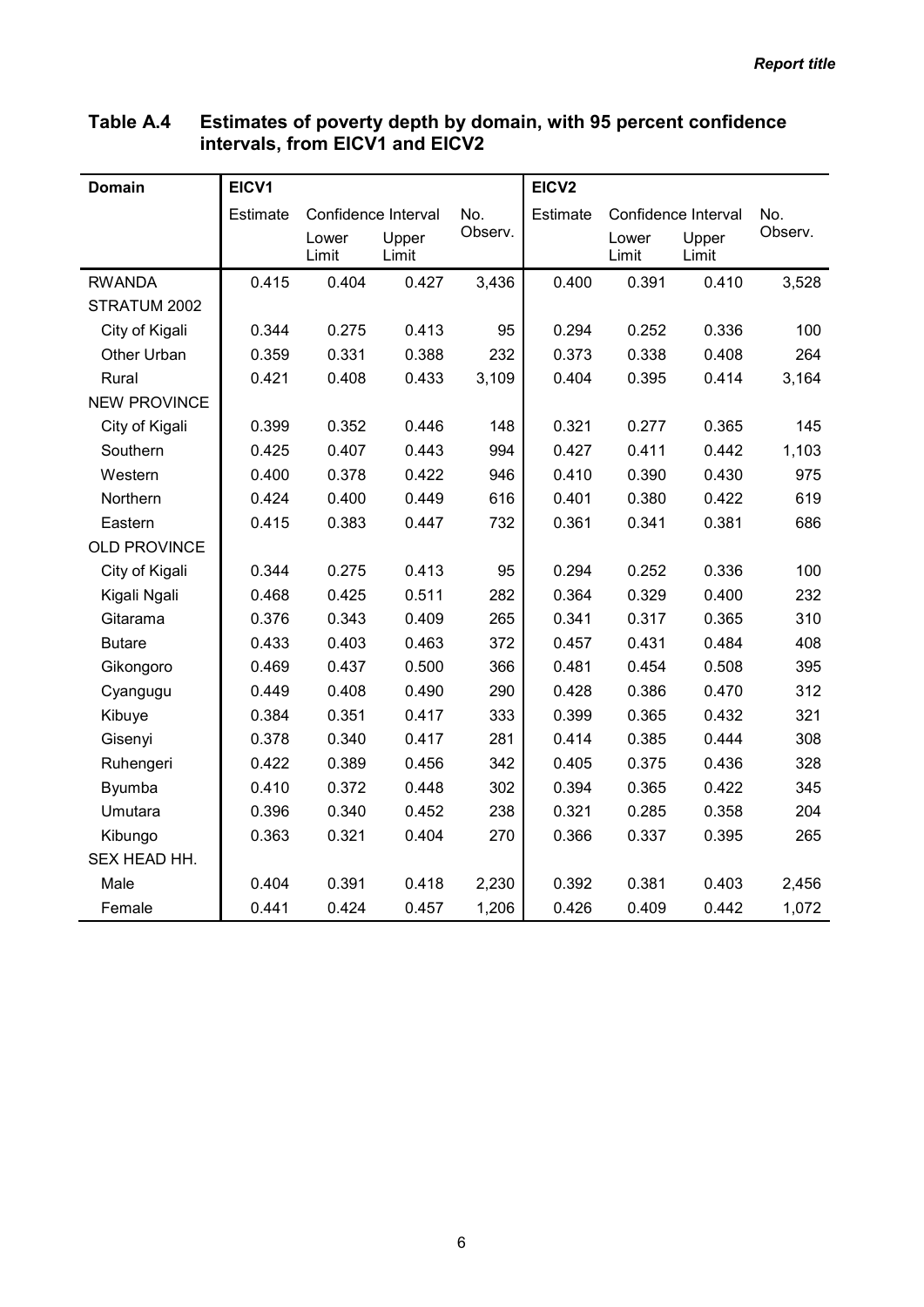| <b>Domain</b>       | EICV1    |                     |                |         | EICV <sub>2</sub> |                     |                |         |
|---------------------|----------|---------------------|----------------|---------|-------------------|---------------------|----------------|---------|
|                     | Estimate | Confidence Interval |                | No.     | Estimate          | Confidence Interval |                | No.     |
|                     |          | Lower<br>Limit      | Upper<br>Limit | Observ. |                   | Lower<br>Limit      | Upper<br>Limit | Observ. |
| <b>RWANDA</b>       | 1.3      | 1.0                 | 1.6            | 6,420   | 0.7               | 0.5                 | 0.9            | 6,900   |
| STRATUM 2002        |          |                     |                |         |                   |                     |                |         |
| City of Kigali      | 1.5      | 0.7                 | 2.3            | 792     | 0.5               | 0.1                 | 0.8            | 900     |
| Other Urban         | 1.6      | 0.6                 | 2.5            | 669     | 1.3               | 0.3                 | 2.4            | 720     |
| Rural               | 1.2      | 0.9                 | 1.6            | 4,959   | 0.6               | 0.5                 | 0.8            | 5,280   |
| <b>NEW PROVINCE</b> |          |                     |                |         |                   |                     |                |         |
| City of Kigali      | 1.4      | 0.7                 | 2.0            | 885     | 0.4               | 0.1                 | 0.6            | 1,026   |
| Southern            | 1.4      | 0.7                 | 2.1            | 1,558   | 0.5               | 0.3                 | 0.8            | 1,707   |
| Western             | 1.3      | 0.8                 | 1.8            | 1,605   | 0.8               | 0.4                 | 1.3            | 1,653   |
| Northern            | 1.1      | 0.4                 | 1.8            | 1,012   | 1.0               | 0.5                 | 1.6            | 1,059   |
| Eastern             | 1.3      | 0.7                 | 2.0            | 1,360   | 0.6               | 0.3                 | 0.9            | 1,455   |
| <b>QUINTILE</b>     |          |                     |                |         |                   |                     |                |         |
| Lowest              | 1.3      | 0.5                 | 2.1            | 1,053   | 0.8               | 0.3                 | 1.3            | 1,180   |
| Second              | 1.1      | 0.6                 | 1.5            | 1,112   | 0.7               | 0.2                 | 1.2            | 1,238   |
| <b>Third</b>        | 1.6      | 0.9                 | 2.3            | 1,244   | 0.5               | 0.2                 | 0.7            | 1,321   |
| Fourth              | 1.5      | 0.8                 | 2.2            | 1,301   | 0.8               | 0.4                 | 1.2            | 1,418   |
| Highest             | 1.0      | 0.6                 | 1.4            | 1,710   | 0.6               | 0.3                 | 0.9            | 1,743   |
| <b>POVERTY</b>      |          |                     |                |         |                   |                     |                |         |
| Poor                | 1.3      | 0.9                 | 1.7            | 3,436   | 0.7               | 0.4                 | 0.9            | 3,528   |
| Non-Poor            | 1.3      | 0.8                 | 1.7            | 2,984   | 0.7               | 0.5                 | 0.9            | 3,372   |

### Table A.5 Percentage of households headed by children by domain, with 95 percent confidence intervals, from EICV1 and EICV2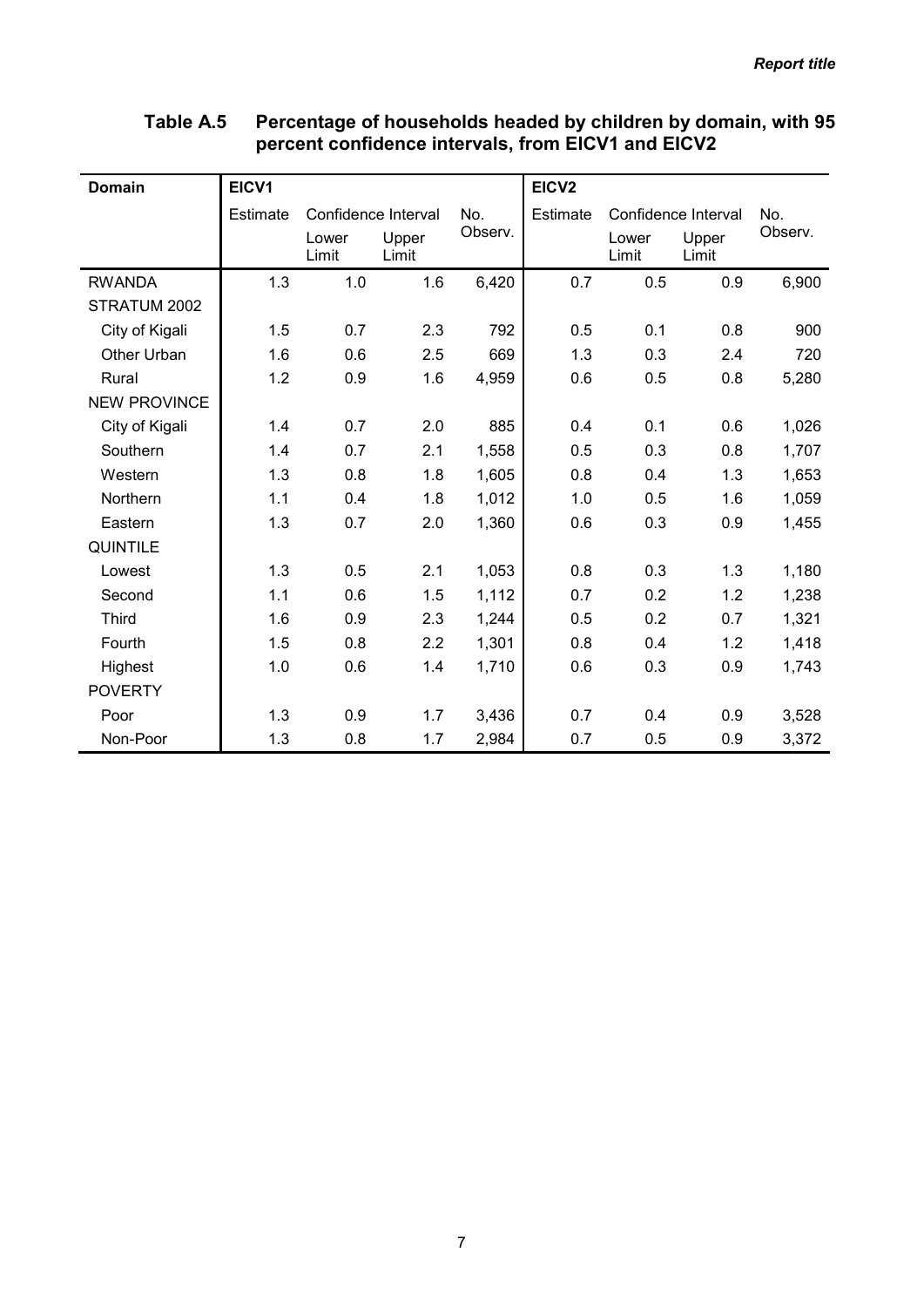| <b>Domain</b>       | EICV1           |                |                     |         | EICV <sub>2</sub> |                |                     |         |
|---------------------|-----------------|----------------|---------------------|---------|-------------------|----------------|---------------------|---------|
|                     | <b>Estimate</b> |                | Confidence Interval | No.     | Estimate          |                | Confidence Interval | No.     |
|                     |                 | Lower<br>Limit | Upper<br>Limit      | Observ. |                   | Lower<br>Limit | Upper<br>Limit      | Observ. |
| <b>RWANDA</b>       | 27.6            | 26.1           | 29.0                | 6,420   | 23.8              | 22.6           | 24.9                | 6,900   |
| STRATUM 2002        |                 |                |                     |         |                   |                |                     |         |
| City of Kigali      | 27.7            | 23.4           | 31.9                | 792     | 21.9              | 18.8           | 25.1                | 900     |
| Other Urban         | 30.4            | 26.4           | 34.4                | 669     | 27.2              | 23.1           | 31.3                | 720     |
| Rural               | 27.3            | 25.6           | 29.0                | 4,959   | 23.6              | 22.3           | 24.8                | 5,280   |
| <b>NEW PROVINCE</b> |                 |                |                     |         |                   |                |                     |         |
| City of Kigali      | 29.6            | 25.2           | 34.1                | 885     | 23.5              | 19.9           | 27.1                | 1,026   |
| Southern            | 29.6            | 27.0           | 32.3                | 1,558   | 25.0              | 23.0           | 27.1                | 1,707   |
| Western             | 26.9            | 23.6           | 30.2                | 1,605   | 23.8              | 21.5           | 26.1                | 1,653   |
| Northern            | 23.3            | 20.3           | 26.3                | 1,012   | 22.0              | 19.1           | 24.8                | 1,059   |
| Eastern             | 29.3            | 25.9           | 32.7                | 1,360   | 23.9              | 21.4           | 26.4                | 1,455   |
| <b>QUINTILE</b>     |                 |                |                     |         |                   |                |                     |         |
| Lowest              | 34.1            | 30.7           | 37.5                | 1,053   | 28.7              | 25.9           | 31.5                | 1,180   |
| Second              | 29.9            | 26.4           | 33.3                | 1,112   | 24.2              | 21.6           | 26.8                | 1,238   |
| <b>Third</b>        | 26.5            | 23.9           | 29.2                | 1,244   | 22.9              | 20.4           | 25.4                | 1,321   |
| Fourth              | 25.1            | 22.0           | 28.1                | 1,301   | 22.5              | 20.2           | 24.9                | 1,418   |
| Highest             | 22.3            | 19.8           | 24.7                | 1,710   | 20.6              | 18.3           | 22.8                | 1,743   |
| <b>POVERTY</b>      |                 |                |                     |         |                   |                |                     |         |
| Poor                | 30.4            | 28.5           | 32.3                | 3,436   | 25.2              | 23.6           | 26.8                | 3,528   |
| Non-Poor            | 23.3            | 21.4           | 25.2                | 2,984   | 21.9              | 20.3           | 23.5                | 3,372   |

### Table A.6 Percentage of households headed by females by domain, with 95 percent confidence intervals, from EICV1 and EICV2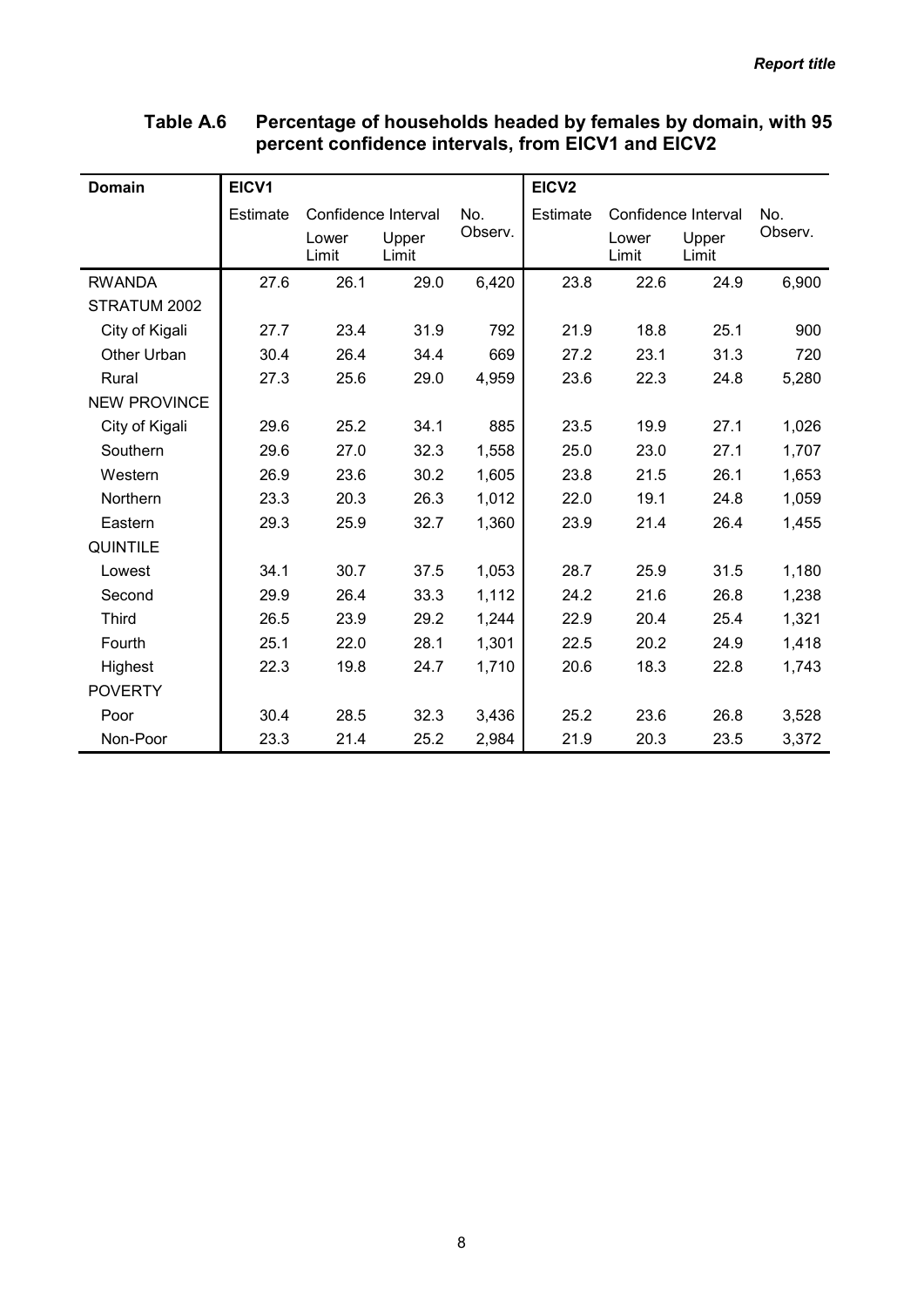| <b>Domain</b>       | EICV1           |                |                     |         | EICV <sub>2</sub> |                |                     |         |
|---------------------|-----------------|----------------|---------------------|---------|-------------------|----------------|---------------------|---------|
|                     | <b>Estimate</b> |                | Confidence Interval | No.     | Estimate          |                | Confidence Interval | No.     |
|                     |                 | Lower<br>Limit | Upper<br>Limit      | Observ. |                   | Lower<br>Limit | Upper<br>Limit      | Observ. |
| <b>RWANDA</b>       | 22.0            | 20.7           | 23.4                | 6,420   | 18.7              | 17.6           | 19.7                | 6,900   |
| STRATUM 2002        |                 |                |                     |         |                   |                |                     |         |
| City of Kigali      | 19.4            | 14.7           | 24.2                | 792     | 16.0              | 13.4           | 18.6                | 900     |
| Other Urban         | 24.2            | 19.9           | 28.6                | 669     | 19.6              | 15.9           | 23.3                | 720     |
| Rural               | 22.1            | 20.6           | 23.6                | 4,959   | 18.8              | 17.6           | 20.0                | 5,280   |
| <b>NEW PROVINCE</b> |                 |                |                     |         |                   |                |                     |         |
| City of Kigali      | 22.4            | 17.3           | 27.4                | 885     | 17.3              | 13.8           | 20.8                | 1,026   |
| Southern            | 22.4            | 20.2           | 24.7                | 1,558   | 20.0              | 18.0           | 21.9                | 1,707   |
| Western             | 21.5            | 18.6           | 24.4                | 1,605   | 19.7              | 17.6           | 21.8                | 1,653   |
| Northern            | 19.4            | 16.8           | 22.1                | 1,012   | 16.7              | 14.2           | 19.2                | 1,059   |
| Eastern             | 24.8            | 21.6           | 28.0                | 1,360   | 18.3              | 16.0           | 20.6                | 1,455   |
| <b>QUINTILE</b>     |                 |                |                     |         |                   |                |                     |         |
| Lowest              | 28.1            | 24.9           | 31.3                | 1,053   | 22.3              | 19.8           | 24.9                | 1,180   |
| Second              | 24.6            | 21.3           | 27.9                | 1,112   | 19.1              | 16.8           | 21.5                | 1,238   |
| <b>Third</b>        | 21.4            | 18.8           | 23.9                | 1,244   | 18.0              | 15.8           | 20.2                | 1,321   |
| Fourth              | 20.0            | 17.3           | 22.6                | 1,301   | 18.1              | 15.9           | 20.2                | 1,418   |
| Highest             | 16.2            | 13.8           | 18.6                | 1,710   | 15.8              | 13.8           | 17.8                | 1,743   |
| <b>POVERTY</b>      |                 |                |                     |         |                   |                |                     |         |
| Poor                | 24.8            | 23.1           | 26.6                | 3,436   | 19.7              | 18.2           | 21.1                | 3,528   |
| Non-Poor            | 17.8            | 16.0           | 19.6                | 2,984   | 17.4              | 15.9           | 18.8                | 3,372   |

### Table A.7 Percentage of households headed by widows by domain, with 95 percent confidence intervals, from EICV1 and EICV2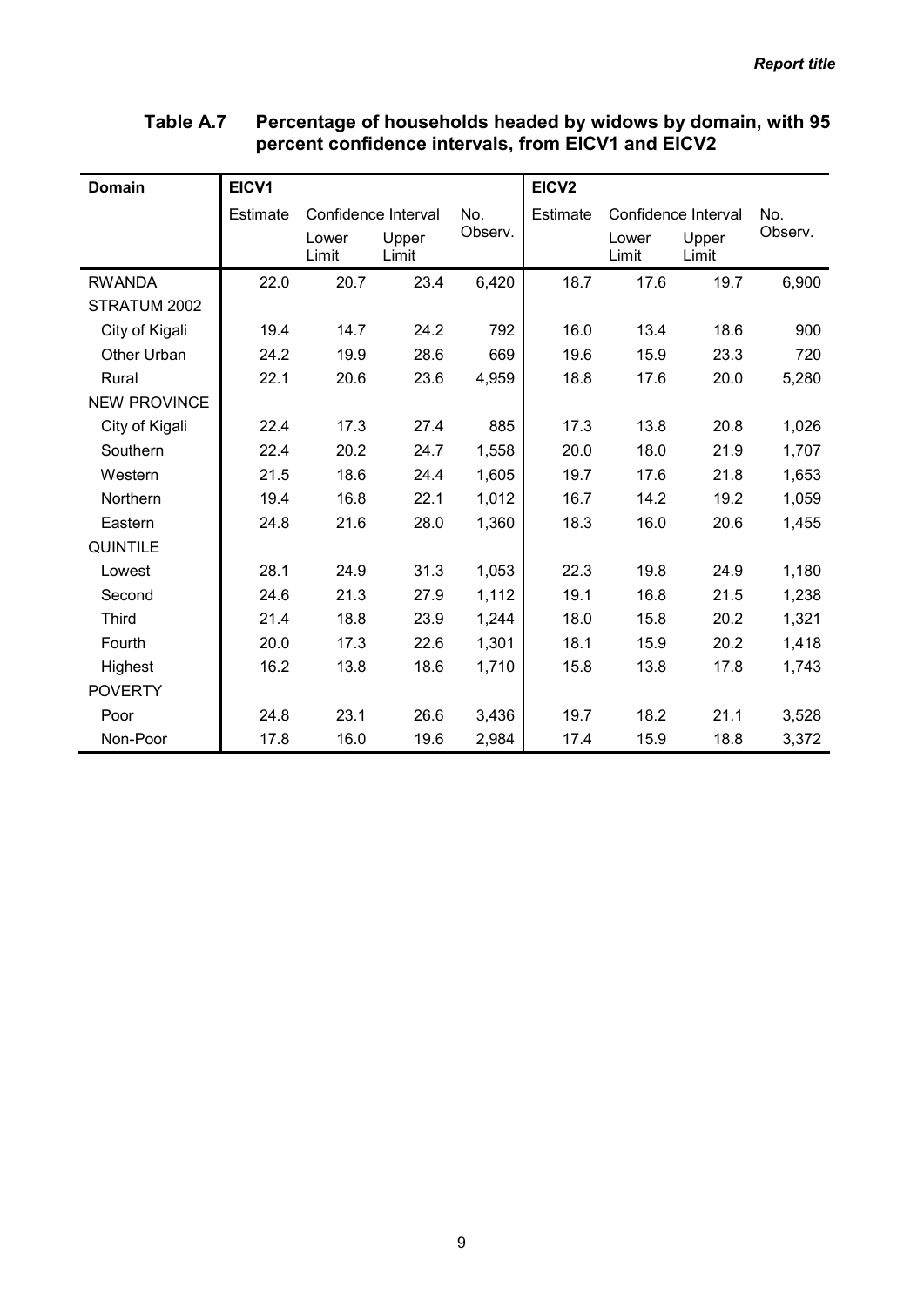## Table A.8 Estimates of net primary school enrolment rates by domain, with 95 percent confidence intervals, from EICV1 and EICV2

| Domain                | EICV1    |                     |                |         | EICV <sub>2</sub> |                |                     |         |
|-----------------------|----------|---------------------|----------------|---------|-------------------|----------------|---------------------|---------|
|                       | Estimate | Confidence Interval |                | No.     | Estimate          |                | Confidence Interval | No.     |
|                       |          | Lower<br>Limit      | Upper<br>Limit | Observ. |                   | Lower<br>Limit | Upper<br>Limit      | Observ. |
| <b>RWANDA</b>         | 73.7     | 72.0                | 75.4           | 25,143  | 85.9              | 84.7           | 87.1                | 28,018  |
| STRATUM 2002          |          |                     |                |         |                   |                |                     |         |
| City of Kigali        | 82.7     | 78.7                | 86.7           | 3,323   | 90.4              | 87.9           | 92.8                | 3,862   |
| Other Urban           | 74.1     | 68.2                | 79.9           | 2,660   | 90.1              | 86.8           | 93.5                | 2,937   |
| Rural                 | 72.9     | 71.1                | 74.8           | 19,160  | 85.1              | 83.8           | 86.4                | 21,219  |
| <b>SEX</b>            |          |                     |                |         |                   |                |                     |         |
| Male                  | 73.7     | 71.5                | 75.9           | 11,468  | 84.8              | 83.3           | 86.4                | 13,141  |
| Female                | 73.7     | 71.7                | 75.8           | 13,675  | 86.9              | 85.4           | 88.4                | 14,877  |
| <b>STRATUM BY SEX</b> |          |                     |                |         |                   |                |                     |         |
| City of Kigali        |          |                     |                |         |                   |                |                     |         |
| Male                  | 81.5     | 75.0                | 87.9           | 1,507   | 89.8              | 86.4           | 93.2                | 1,871   |
| Female                | 83.9     | 78.8                | 89.0           | 1,816   | 91.0              | 87.2           | 94.8                | 1,991   |
| Other Urban           |          |                     |                |         |                   |                |                     |         |
| Male                  | 75.5     | 69.2                | 81.8           | 1,208   | 89.0              | 84.7           | 93.2                | 1,359   |
| Female                | 72.8     | 65.4                | 80.2           | 1,452   | 91.3              | 86.7           | 95.9                | 1,578   |
| Rural                 |          |                     |                |         |                   |                |                     |         |
| Male                  | 72.9     | 70.4                | 75.3           | 8,753   | 84.0              | 82.3           | 85.7                | 9,911   |
| Female                | 73.0     | 70.8                | 75.3           | 10,407  | 86.2              | 84.5           | 87.8                | 11,308  |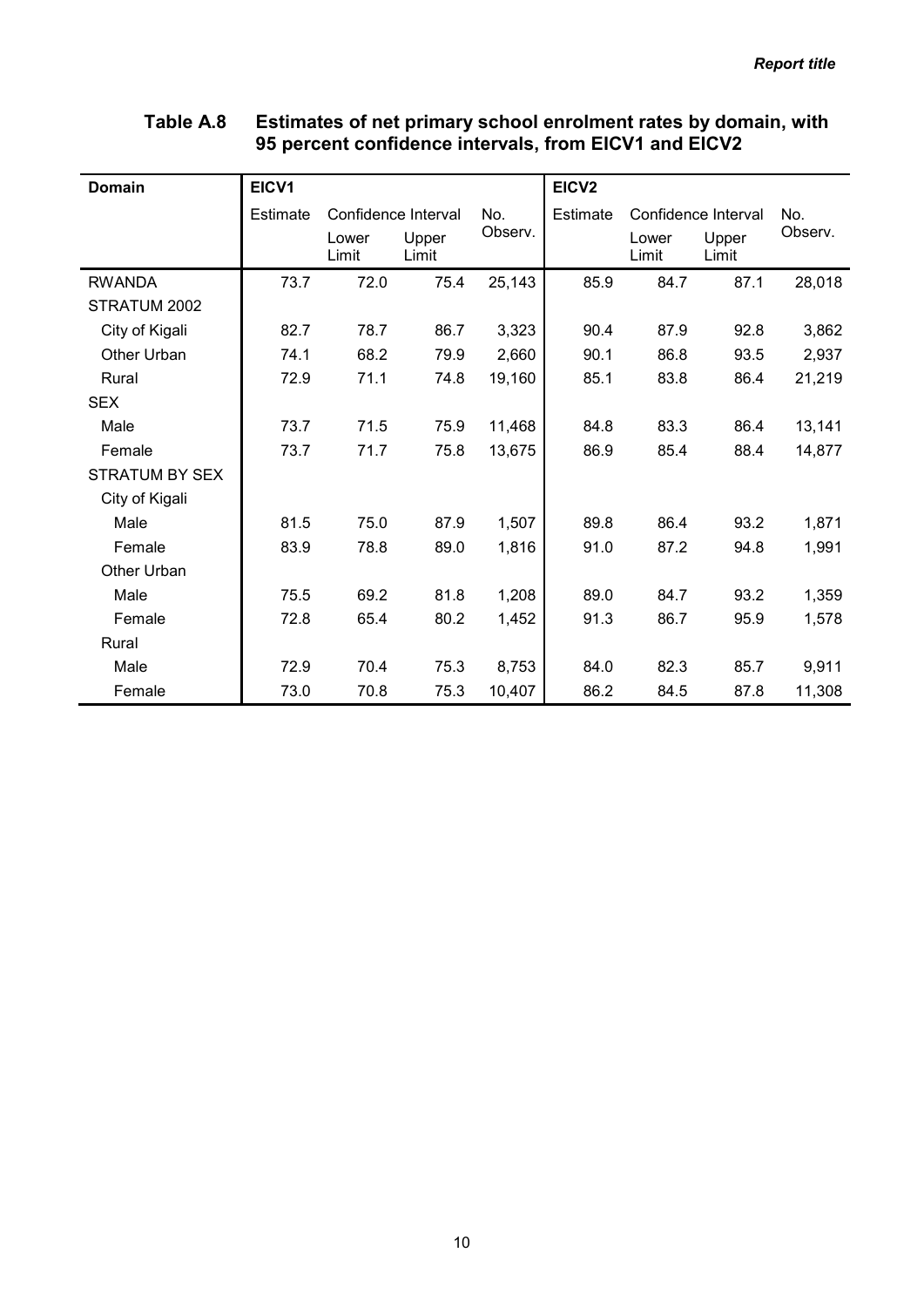|                       |                 |                | <u>WILIT JU PETCENT COMMUNICE MILET VAIS, HOMELO V FANU LIO V Z</u> |         |                   |                |                     |         |
|-----------------------|-----------------|----------------|---------------------------------------------------------------------|---------|-------------------|----------------|---------------------|---------|
| <b>Domain</b>         | EICV1           |                |                                                                     |         | EICV <sub>2</sub> |                |                     |         |
|                       | <b>Estimate</b> |                | Confidence Interval                                                 | No.     | Estimate          |                | Confidence Interval | No.     |
|                       |                 | Lower<br>Limit | Upper<br>Limit                                                      | Observ. |                   | Lower<br>Limit | Upper<br>Limit      | Observ. |
| <b>RWANDA</b>         | 110.5           | 107.5          | 113.5                                                               | 25,143  | 140.2             | 137.0          | 143.3               | 28,018  |
| STRATUM 2002          |                 |                |                                                                     |         |                   |                |                     |         |
| City of Kigali        | 112.9           | 106.0          | 119.8                                                               | 3,323   | 130.5             | 123.9          | 137.0               | 3,862   |
| Other Urban           | 115.1           | 104.8          | 125.4                                                               | 2,660   | 149.6             | 138.0          | 161.2               | 2,937   |
| Rural                 | 109.9           | 106.5          | 113.2                                                               | 19,160  | 139.9             | 136.4          | 143.4               | 21,219  |
| <b>SEX</b>            |                 |                |                                                                     |         |                   |                |                     |         |
| Male                  | 111.4           | 107.1          | 115.6                                                               | 11,468  | 140.4             | 135.7          | 145.0               | 13,141  |
| Female                | 109.6           | 105.9          | 113.3                                                               | 13,675  | 140.0             | 136.0          | 144.0               | 14,877  |
| <b>STRATUM BY SEX</b> |                 |                |                                                                     |         |                   |                |                     |         |
| City of Kigali        |                 |                |                                                                     |         |                   |                |                     |         |
| Male                  | 107.4           | 97.4           | 117.3                                                               | 1,507   | 129.3             | 120.3          | 138.3               | 1,871   |
| Female                | 118.3           | 107.1          | 129.5                                                               | 1,816   | 131.7             | 122.4          | 141.0               | 1,991   |
| Other Urban           |                 |                |                                                                     |         |                   |                |                     |         |
| Male                  | 117.8           | 106.3          | 129.3                                                               | 1,208   | 149.4             | 131.8          | 167.1               | 1,359   |
| Female                | 112.6           | 97.9           | 127.4                                                               | 1,452   | 149.7             | 136.8          | 162.6               | 1,578   |
| Rural                 |                 |                |                                                                     |         |                   |                |                     |         |
| Male                  | 111.2           | 106.4          | 116.0                                                               | 8,753   | 140.2             | 135.1          | 145.4               | 9,911   |
| Female                | 108.7           | 104.6          | 112.7                                                               | 10,407  | 139.6             | 135.1          | 144.0               | 11,308  |

# Table A.9 Estimates of gross primary school enrolment rates by domain, with 95 percent confidence intervals, from EICV1 and EICV2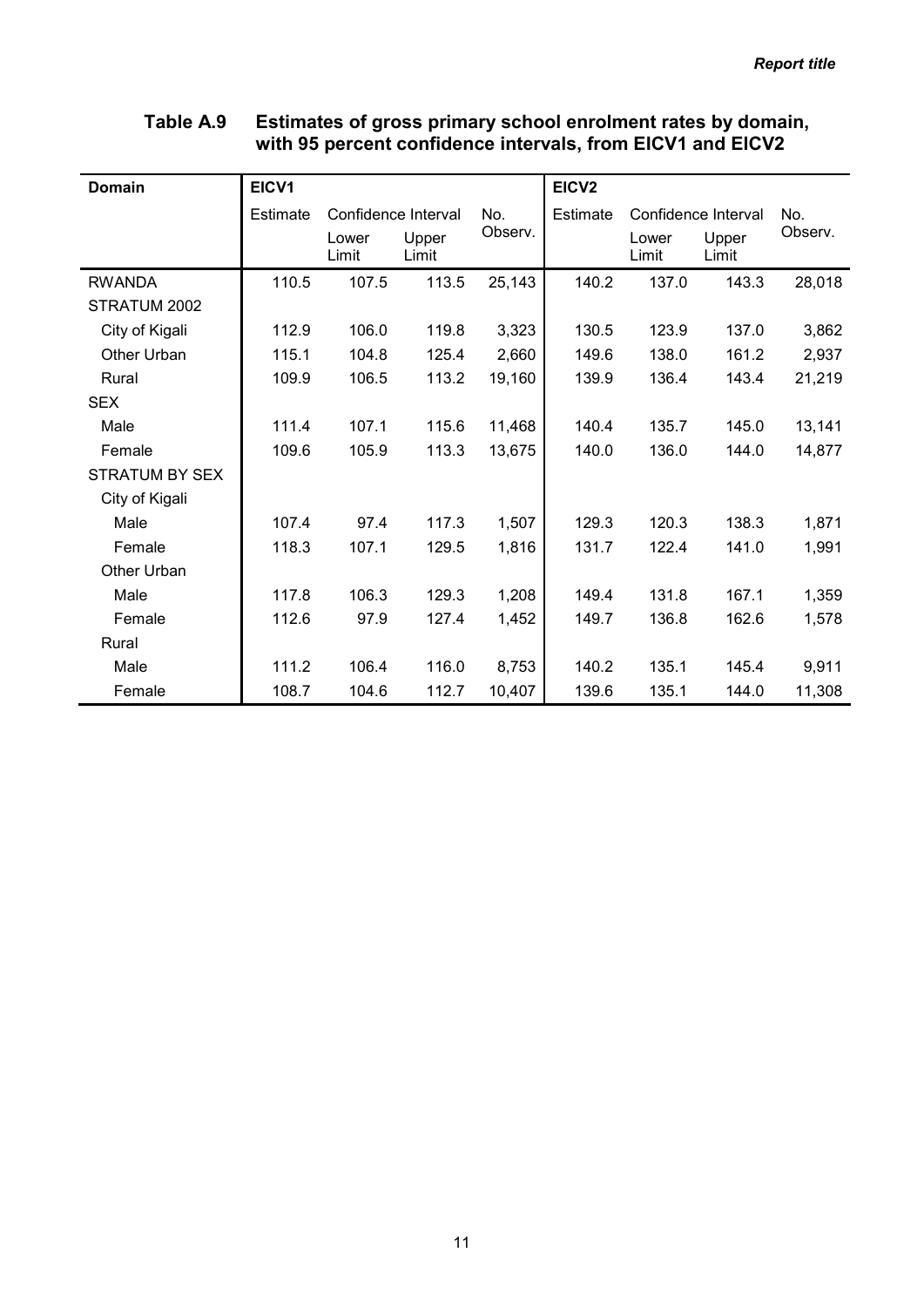| <b>Domain</b>         | EICV1    |                |                            |         | EICV <sub>2</sub> |                |                     |         |
|-----------------------|----------|----------------|----------------------------|---------|-------------------|----------------|---------------------|---------|
|                       | Estimate |                | Confidence Interval<br>No. |         | Estimate          |                | Confidence Interval | No.     |
|                       |          | Lower<br>Limit | Upper<br>Limit             | Observ. |                   | Lower<br>Limit | Upper<br>Limit      | Observ. |
| <b>RWANDA</b>         | 6.9      | 6.0            | 7.8                        | 25,143  | 10.0              | 9.0            | 11.0                | 28,018  |
| STRATUM 2002          |          |                |                            |         |                   |                |                     |         |
| City of Kigali        | 23.6     | 19.3           | 27.8                       | 3,323   | 29.1              | 25.3           | 32.9                | 3,862   |
| Other Urban           | 9.3      | 6.2            | 12.4                       | 2,660   | 13.8              | 10.2           | 17.4                | 2,937   |
| Rural                 | 5.0      | 4.1            | 5.9                        | 19,160  | 7.9               | 6.9            | 9.0                 | 21,219  |
| <b>SEX</b>            |          |                |                            |         |                   |                |                     |         |
| Male                  | 6.2      | 5.2            | 7.3                        | 11,468  | 10.6              | 9.2            | 11.9                | 13,141  |
| Female                | 7.5      | 6.4            | 8.6                        | 13,675  | 9.5               | 8.2            | 10.7                | 14,877  |
| <b>STRATUM BY SEX</b> |          |                |                            |         |                   |                |                     |         |
| City of Kigali        |          |                |                            |         |                   |                |                     |         |
| Male                  | 24.9     | 19.4           | 30.4                       | 1,507   | 29.2              | 23.1           | 35.4                | 1,871   |
| Female                | 22.7     | 18.1           | 27.3                       | 1,816   | 29.0              | 23.8           | 34.1                | 1,991   |
| Other Urban           |          |                |                            |         |                   |                |                     |         |
| Male                  | 7.4      | 4.2            | 10.6                       | 1,208   | 12.6              | 8.5            | 16.7                | 1,359   |
| Female                | 11.3     | 6.7            | 15.9                       | 1,452   | 14.9              | 9.9            | 20.0                | 1,578   |
| Rural                 |          |                |                            |         |                   |                |                     |         |
| Male                  | 4.5      | 3.4            | 5.6                        | 8,753   | 8.9               | 7.5            | 10.3                | 9,911   |
| Female                | 5.4      | 4.3            | 6.6                        | 10,407  | 7.0               | 5.8            | 8.2                 | 11,308  |

## Table A.10 Estimates of net secondary school enrolment rates by domain, with 95 percent confidence intervals, from EICV1 and EICV2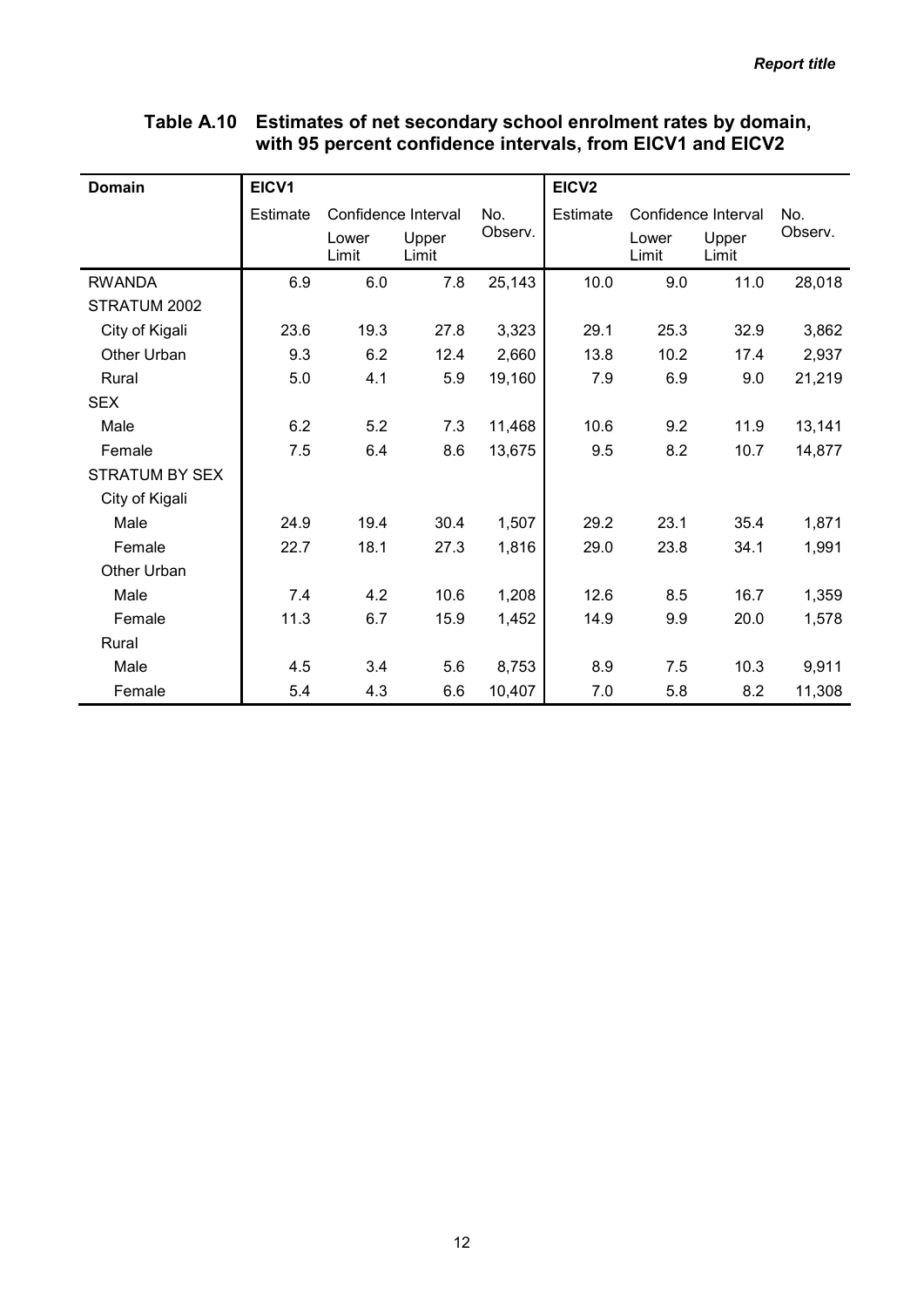### Table A.11 Literacy rate (%) for population 15 years and older by domain, with 95 percent confidence intervals, from EICV2

| <b>Domain</b>      | EICV <sub>2</sub> |                     |                |         |  |  |  |
|--------------------|-------------------|---------------------|----------------|---------|--|--|--|
|                    | <b>Estimate</b>   | Confidence Interval |                | No.     |  |  |  |
|                    |                   | Lower<br>Limit      | Upper<br>Limit | Observ. |  |  |  |
| <b>RWANDA</b>      | 65.3              | 64.3                | 66.3           | 28,018  |  |  |  |
| STRATUM 2002       |                   |                     |                |         |  |  |  |
| City of Kigali     | 86.5              | 84.7                | 88.2           | 3,862   |  |  |  |
| Other Urban        | 70.9              | 67.6                | 74.2           | 2,937   |  |  |  |
| Rural              | 62.5              | 61.4                | 63.7           | 21,219  |  |  |  |
| <b>SEX</b>         |                   |                     |                |         |  |  |  |
| Male               | 71.5              | 70.3                | 72.6           | 13,141  |  |  |  |
| Female             | 60.1              | 58.8                | 61.3           | 14,877  |  |  |  |
| STRATUM BY SEX     |                   |                     |                |         |  |  |  |
| City of Kigali     |                   |                     |                |         |  |  |  |
| Male               | 89.5              | 87.7                | 91.3           | 1,871   |  |  |  |
| Female             | 83.6              | 81.3                | 86.0           | 1,991   |  |  |  |
| <b>Other Urban</b> |                   |                     |                |         |  |  |  |
| Male               | 75.6              | 71.5                | 79.7           | 1,359   |  |  |  |
| Female             | 67.0              | 63.3                | 70.7           | 1,578   |  |  |  |
| Rural              |                   |                     |                |         |  |  |  |
| Male               | 69.1              | 67.7                | 70.4           | 9,911   |  |  |  |
| Female             | 57.1              | 55.6                | 58.5           | 11,308  |  |  |  |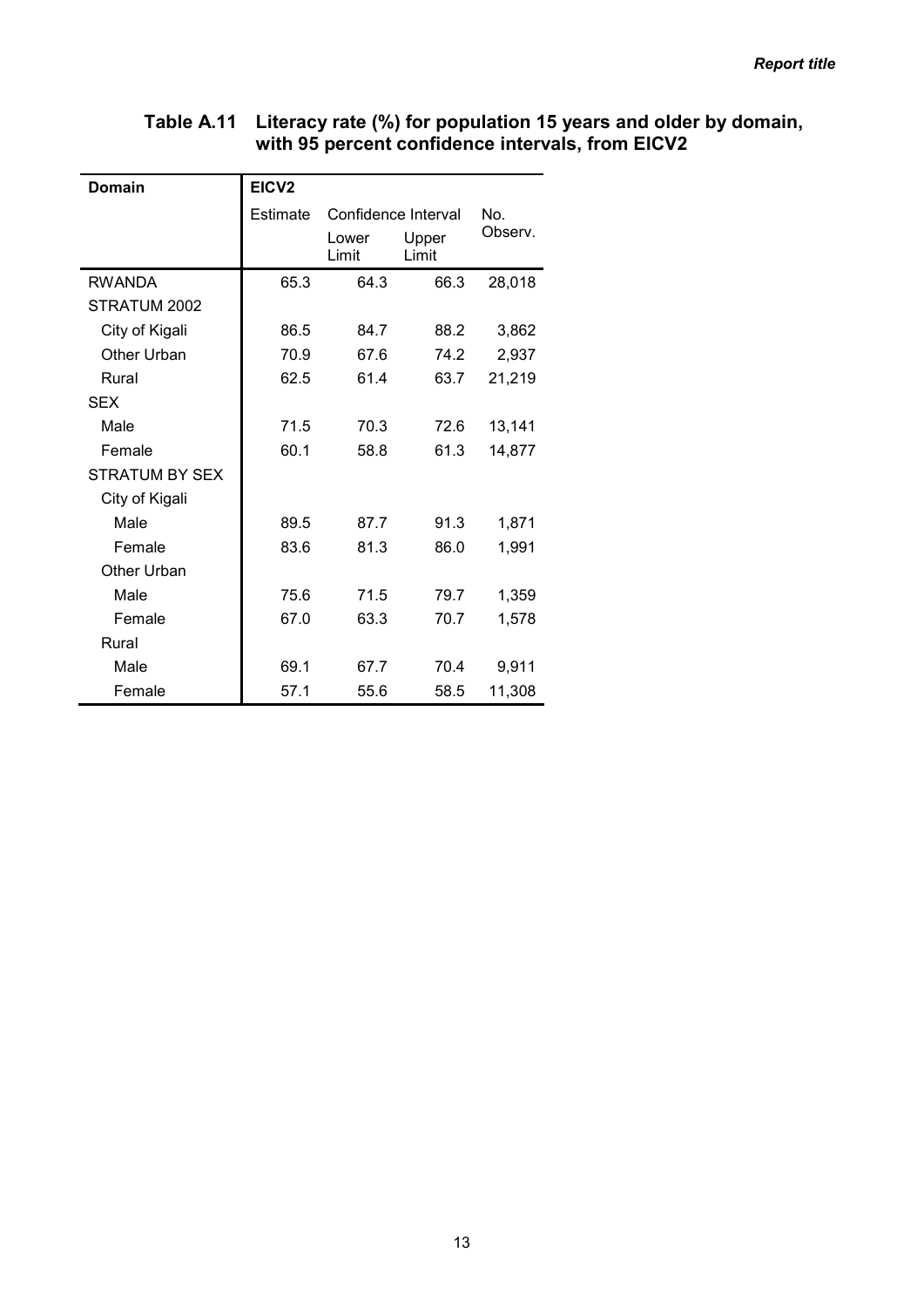### Table A.12 Literacy rate (%) for population 15 to 24 years old by domain, with 95 percent confidence intervals, from EICV2

| <b>Domain</b>         | EICV <sub>2</sub> |                     |                |         |  |  |  |
|-----------------------|-------------------|---------------------|----------------|---------|--|--|--|
|                       | <b>Estimate</b>   | Confidence Interval |                | No.     |  |  |  |
|                       |                   | Lower<br>Limit      | Upper<br>Limit | Observ. |  |  |  |
| <b>RWANDA</b>         | 76.8              | 75.5                | 78.2           | 76.8    |  |  |  |
| STRATUM 2002          |                   |                     |                |         |  |  |  |
| City of Kigali        | 88.1              | 86.0                | 90.3           | 88.1    |  |  |  |
| Other Urban           | 81.5              | 77.7                | 85.4           | 81.5    |  |  |  |
| Rural                 | 75.1              | 73.5                | 76.6           | 75.1    |  |  |  |
| <b>SEX</b>            |                   |                     |                |         |  |  |  |
| Male                  | 76.9              | 75.2                | 78.6           | 76.9    |  |  |  |
| Female                | 76.8              | 75.1                | 78.5           | 76.8    |  |  |  |
| <b>STRATUM BY SEX</b> |                   |                     |                |         |  |  |  |
| City of Kigali        |                   |                     |                |         |  |  |  |
| Male                  | 88.8              | 86.0                | 91.5           | 88.8    |  |  |  |
| Female                | 87.6              | 84.8                | 90.4           | 87.6    |  |  |  |
| Other Urban           |                   |                     |                |         |  |  |  |
| Male                  | 78.4              | 72.9                | 84.0           | 78.4    |  |  |  |
| Female                | 84.5              | 80.7                | 88.2           | 84.5    |  |  |  |
| Rural                 |                   |                     |                |         |  |  |  |
| Male                  | 75.5              | 73.6                | 77.4           | 75.5    |  |  |  |
| Female                | 74.7              | 72.7                | 76.7           | 74.7    |  |  |  |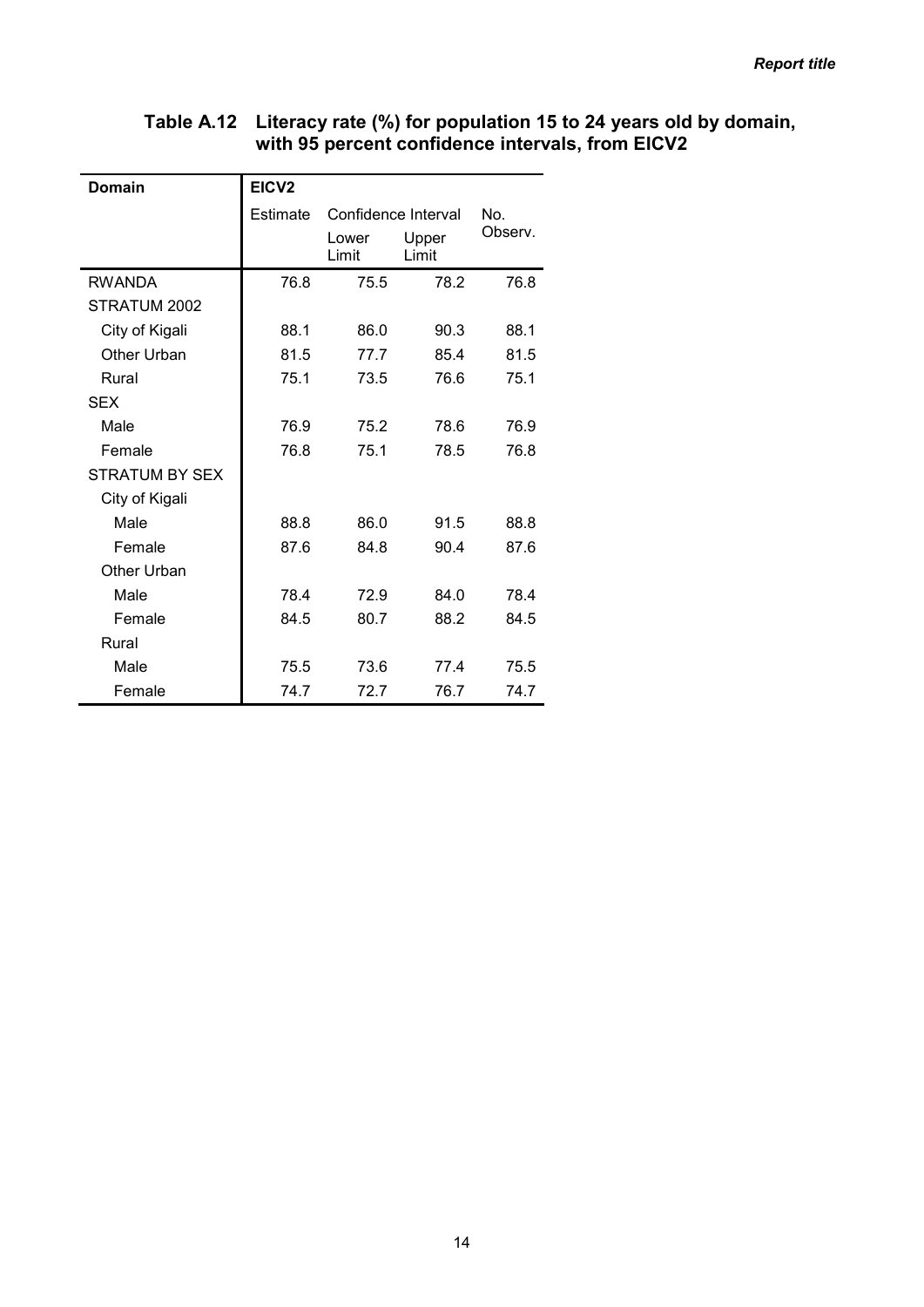|                       |                 | ∟IV V I UIIV ∟IV V <i>L</i> |                |         |                   |                |                     |         |
|-----------------------|-----------------|-----------------------------|----------------|---------|-------------------|----------------|---------------------|---------|
| <b>Domain</b>         | EICV1           |                             |                |         | EICV <sub>2</sub> |                |                     |         |
|                       | <b>Estimate</b> | Confidence Interval         |                | No.     | Estimate          |                | Confidence Interval | No.     |
|                       |                 | Lower<br>Limit              | Upper<br>Limit | Observ. |                   | Lower<br>Limit | Upper<br>Limit      | Observ. |
| <b>RWANDA</b>         | 24.7            | 23.9                        | 25.5           | 32,153  | 19.6              | 18.9           | 20.3                | 34,785  |
| STRATUM 2002          |                 |                             |                |         |                   |                |                     |         |
| City of Kigali        | 17.6            | 15.0                        | 20.3           | 4,162   | 17.3              | 15.5           | 19.1                | 4,686   |
| Other Urban           | 25.4            | 22.7                        | 28.2           | 3,401   | 19.0              | 16.3           | 21.8                | 3,569   |
| Rural                 | 25.4            | 24.4                        | 26.3           | 24,590  | 19.9              | 19.1           | 20.7                | 26,530  |
| <b>SEX</b>            |                 |                             |                |         |                   |                |                     |         |
| Male                  | 22.7            | 21.7                        | 23.7           | 14,928  | 18.3              | 17.5           | 19.0                | 16,528  |
| Female                | 26.5            | 25.5                        | 27.4           | 17,225  | 20.9              | 20.0           | 21.7                | 18,257  |
| <b>STRATUM BY SEX</b> |                 |                             |                |         |                   |                |                     |         |
| City of Kigali        |                 |                             |                |         |                   |                |                     |         |
| Male                  | 14.6            | 11.7                        | 17.6           | 1,900   | 16.0              | 14.3           | 17.8                | 2,297   |
| Female                | 20.2            | 17.2                        | 23.2           | 2,262   | 18.6              | 16.2           | 20.9                | 2,389   |
| Other Urban           |                 |                             |                |         |                   |                |                     |         |
| Male                  | 22.4            | 18.6                        | 26.2           | 1,586   | 16.1              | 13.7           | 18.5                | 1,666   |
| Female                | 28.0            | 25.3                        | 30.8           | 1,815   | 21.6              | 18.2           | 25.0                | 1,903   |
| Rural                 |                 |                             |                |         |                   |                |                     |         |
| Male                  | 23.5            | 22.4                        | 24.6           | 11,442  | 18.7              | 17.8           | 19.6                | 12,565  |
| Female                | 26.9            | 25.8                        | 28.0           | 13,148  | 21.0              | 20.1           | 21.9                | 13,965  |

### Table A.13 Percentage of population reporting any illness in the last two weeks by domain, with 95 percent confidence intervals, from EICV1 and EICV2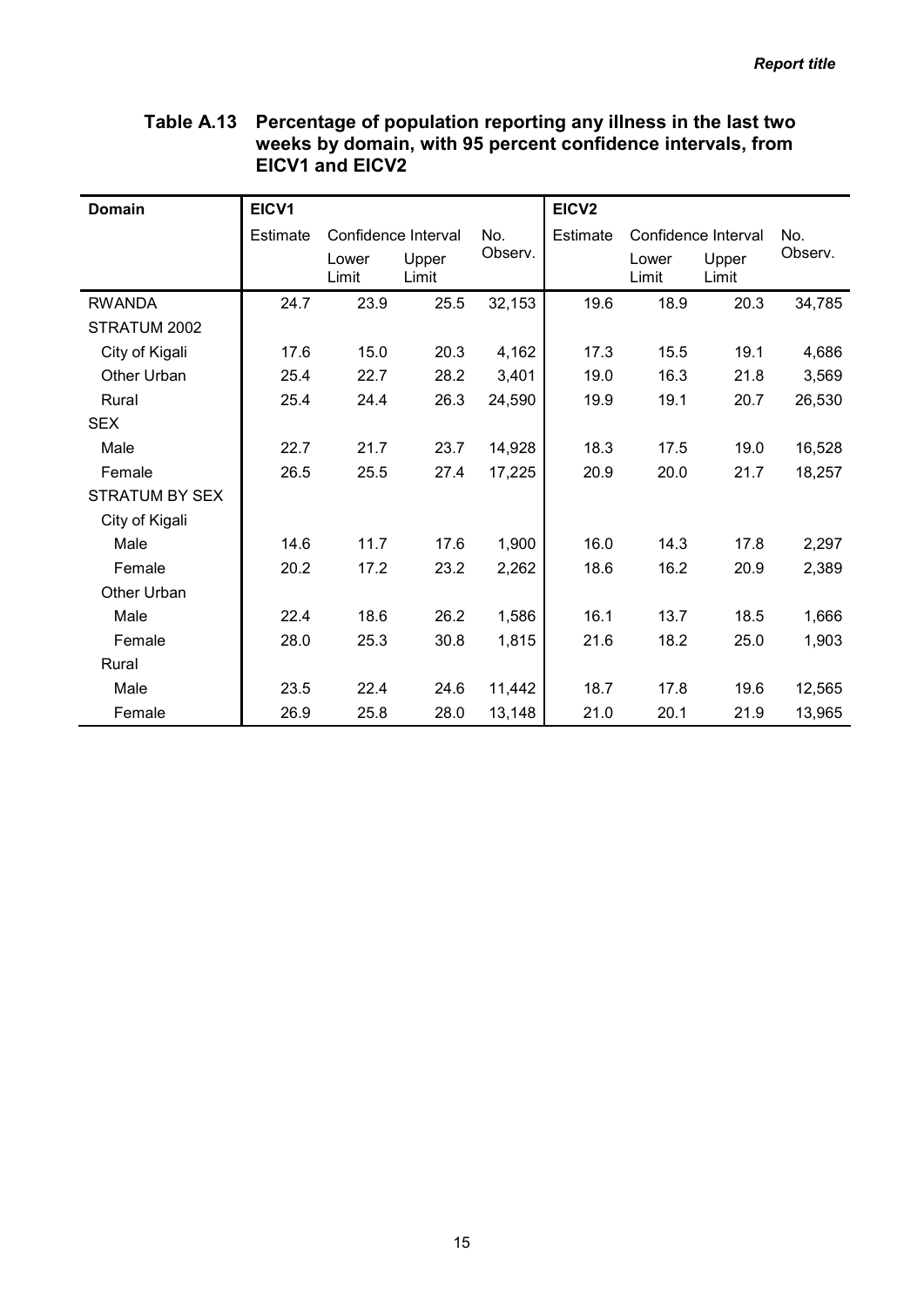### Table A.14 Percentage of population consulting a medical practitioner in the last two weeks by domain, with 95 percent confidence intervals, from EICV1 and EICV2

| <b>Domain</b>   | EICV1    |                |                     |         | EICV <sub>2</sub> |                |                     |         |
|-----------------|----------|----------------|---------------------|---------|-------------------|----------------|---------------------|---------|
|                 | Estimate |                | Confidence Interval | No.     | Estimate          |                | Confidence Interval | No.     |
|                 |          | Lower<br>Limit | Upper<br>Limit      | Observ. |                   | Lower<br>Limit | Upper<br>Limit      | Observ. |
| <b>RWANDA</b>   | 5.6      | 5.2            | 6.0                 | 32,153  | 6.5               | 6.1            | 6.9                 | 34,785  |
| <b>QUINTILE</b> |          |                |                     |         |                   |                |                     |         |
| Lowest          | 3.6      | 2.9            | 4.3                 | 5,937   | 4.0               | 3.4            | 4.7                 | 6,468   |
| Second          | 4.1      | 3.4            | 4.9                 | 5,883   | 5.6               | 4.9            | 6.3                 | 6,599   |
| <b>Third</b>    | 5.5      | 4.7            | 6.2                 | 6,139   | 6.3               | 5.5            | 7.0                 | 6,591   |
| Fourth          | 6.8      | 5.9            | 7.7                 | 6,192   | 7.2               | 6.4            | 8.0                 | 6,746   |
| Highest         | 8.1      | 7.3            | 8.9                 | 8,002   | 9.3               | 8.4            | 10.2                | 8,381   |
| <b>SEX</b>      |          |                |                     |         |                   |                |                     |         |
| Male            | 5.3      | 4.8            | 5.9                 | 14,928  | 6.1               | 5.6            | 6.6                 | 16,528  |
| Female          | 5.9      | 5.4            | 6.3                 | 17,225  | 6.8               | 6.3            | 7.3                 | 18,257  |
| QUINTILE BY SEX |          |                |                     |         |                   |                |                     |         |
| Lowest          |          |                |                     |         |                   |                |                     |         |
| Male            | 4.0      | 3.0            | 5.0                 | 2,659   | 3.8               | 3.0            | 4.6                 | 2,970   |
| Female          | 3.3      | 2.5            | 4.0                 | 3,278   | 4.2               | 3.4            | 5.0                 | 3,498   |
| Second          |          |                |                     |         |                   |                |                     |         |
| Male            | 4.1      | 3.1            | 5.0                 | 2,733   | 5.6               | 4.7            | 6.5                 | 3,102   |
| Female          | 4.2      | 3.3            | 5.1                 | 3,150   | 5.5               | 4.6            | 6.4                 | 3,497   |
| <b>Third</b>    |          |                |                     |         |                   |                |                     |         |
| Male            | 5.8      | 4.7            | 6.9                 | 2,809   | 6.4               | 5.4            | 7.4                 | 3,105   |
| Female          | 5.2      | 4.3            | 6.0                 | 3,330   | 6.1               | 5.3            | 7.0                 | 3,486   |
| Fourth          |          |                |                     |         |                   |                |                     |         |
| Male            | 5.6      | 4.6            | 6.7                 | 2,921   | 6.9               | 5.9            | 7.9                 | 3,264   |
| Female          | 7.9      | 6.7            | 9.0                 | 3,271   | 7.5               | 6.5            | 8.5                 | 3,482   |
| Highest         |          |                |                     |         |                   |                |                     |         |
| Male            | 7.0      | 5.9            | 8.1                 | 3,806   | 7.8               | 6.7            | 8.9                 | 4,087   |
| Female          | 9.2      | 8.0            | 10.4                | 4,196   | 10.8              | 9.6            | 11.9                | 4,294   |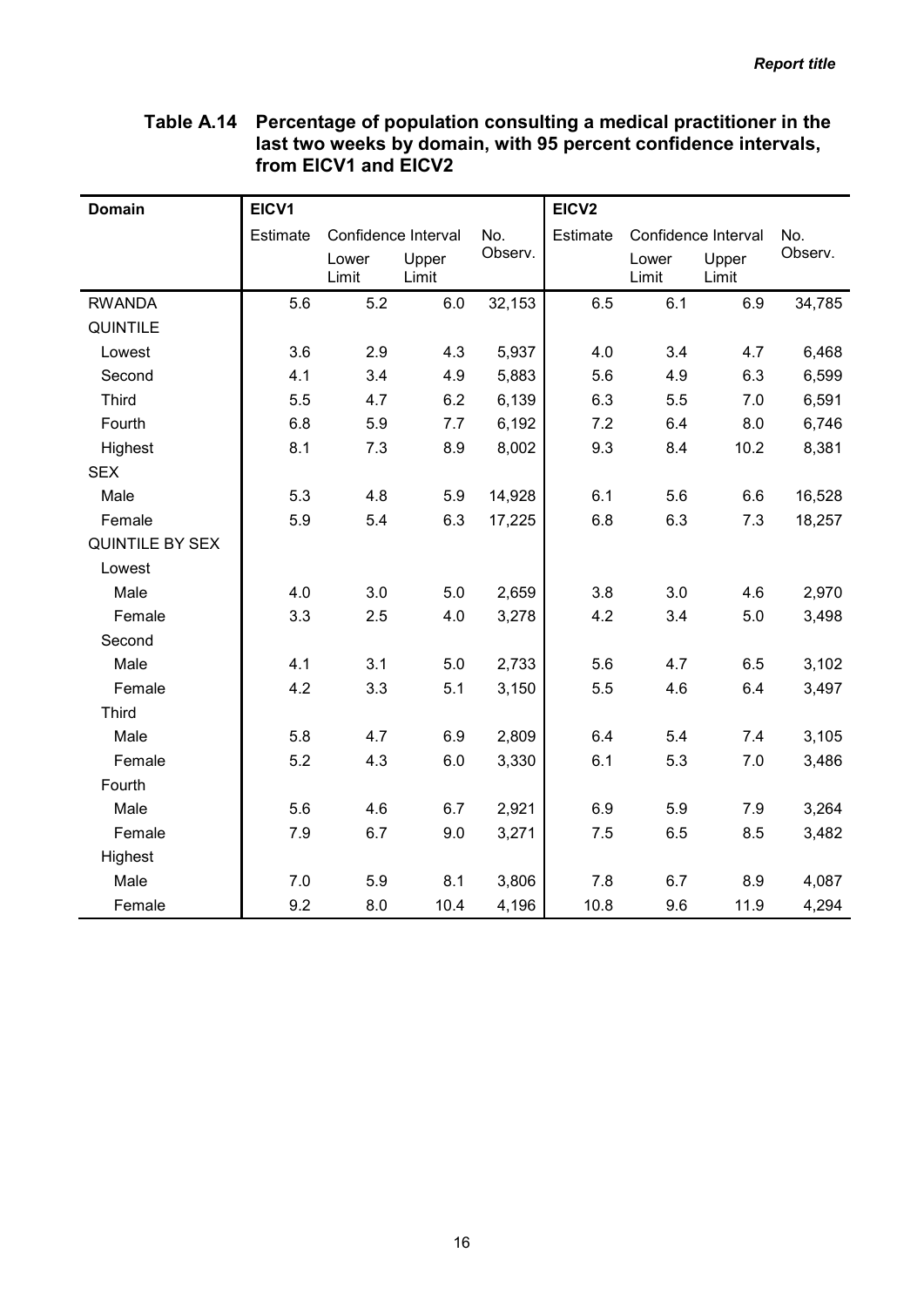#### Table A.15 Percentage of population reporting malaria as the main illness in the last two weeks by domain, with 95 percent confidence intervals, from EICV2

| Domain         | EICV <sub>2</sub> |                     |                |         |  |  |  |  |  |
|----------------|-------------------|---------------------|----------------|---------|--|--|--|--|--|
|                | Estimate          | Confidence Interval |                | No.     |  |  |  |  |  |
|                |                   | Lower<br>Limit      | Upper<br>Limit | Observ. |  |  |  |  |  |
| RWANDA         | 34.1              | 32.4                | 35.8           | 34,785  |  |  |  |  |  |
| STRATUM 2002   |                   |                     |                |         |  |  |  |  |  |
| City of Kigali | 26.0              | 20.9                | 31.1           | 4,686   |  |  |  |  |  |
| Other Urban    | 32.6              | 27.4                | 37.9           | 3,569   |  |  |  |  |  |
| Rural          | 34.9              | 33.0                | 36.7           | 26,530  |  |  |  |  |  |

### Table A.16 Percentage of population reporting intestinal parasites as the main illness in the last two weeks by domain, with 95 percent confidence intervals, from EICV2

| Domain         | EICV <sub>2</sub> |                                  |      |         |  |  |  |
|----------------|-------------------|----------------------------------|------|---------|--|--|--|
|                | Estimate          | Confidence Interval<br>No.       |      |         |  |  |  |
|                |                   | Upper<br>Lower<br>Limit<br>Limit |      | Observ. |  |  |  |
| <b>RWANDA</b>  | 21.4              | 20.2                             | 22.6 | 34,785  |  |  |  |
| STRATUM 2002   |                   |                                  |      |         |  |  |  |
| City of Kigali | 17.0              | 13.9                             | 20.1 | 4,686   |  |  |  |
| Other Urban    | 19.6              | 16.1                             | 23.1 | 3,569   |  |  |  |
| Rural          | 21.9              | 20.5                             | 23.2 | 26,530  |  |  |  |

Table A.17 Percentage of population reporting respiratory infection as the main illness in the last two weeks by domain, with 95 percent confidence intervals, from EICV2

| Domain         | EICV <sub>2</sub> |                     |                |        |
|----------------|-------------------|---------------------|----------------|--------|
|                | Estimate          | Confidence Interval |                | No.    |
|                |                   | Lower<br>Limit      | Upper<br>Limit |        |
| <b>RWANDA</b>  | 18.2              | 16.9                | 19.5           | 34,785 |
| STRATUM 2002   |                   |                     |                |        |
| City of Kigali | 30.6              | 24.7                | 36.6           | 4,686  |
| Other Urban    | 22.6              | 16.6                | 28.6           | 3,569  |
| Rural          | 16.8              | 15.5                | 18.1           | 26,530 |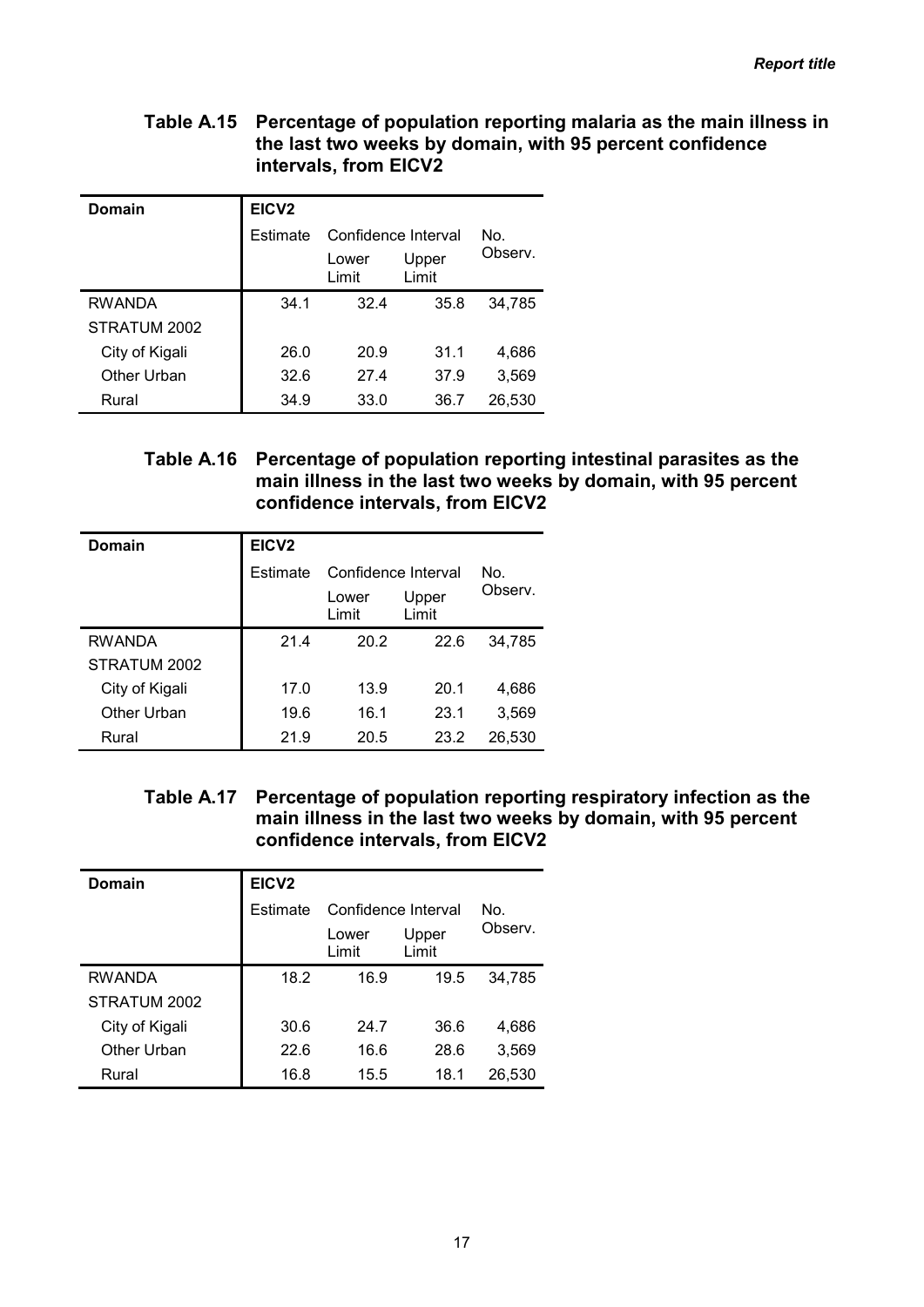### Table A.18 Percentage of women receiving antenatal care during last pregnancy by domain, with 95 percent confidence intervals, from EICV1 and EICV2

| Domain          | EICV1    |                |                            |         | EICV <sub>2</sub> |                |                     |         |
|-----------------|----------|----------------|----------------------------|---------|-------------------|----------------|---------------------|---------|
|                 | Estimate |                | Confidence Interval<br>No. |         | Estimate          |                | Confidence Interval | No.     |
|                 |          | Lower<br>Limit | Upper<br>Limit             | Observ. |                   | Lower<br>Limit | Upper<br>Limit      | Observ. |
| <b>RWANDA</b>   | 82.4     | 80.2           | 84.7                       | 32,153  | 94.9              | 94.3           | 95.6                | 34,785  |
| <b>QUINTILE</b> |          |                |                            |         |                   |                |                     |         |
| Lowest          | 81.0     | 74.1           | 87.9                       | 5,937   | 93.3              | 91.5           | 95.2                | 6,468   |
| Second          | 81.1     | 75.4           | 86.8                       | 5,883   | 95.2              | 93.8           | 96.7                | 6,599   |
| <b>Third</b>    | 75.5     | 69.6           | 81.4                       | 6,139   | 94.4              | 93.0           | 95.9                | 6,591   |
| Fourth          | 86.2     | 82.3           | 90.2                       | 6,192   | 96.5              | 95.2           | 97.7                | 6,746   |
| Highest         | 86.5     | 82.3           | 90.7                       | 8,002   | 95.1              | 93.8           | 96.4                | 8,381   |

### Table A.19 Percentage of population with no health insurance by domain, with 95 percent confidence intervals, from EICV1 and EICV2

| Domain          | EICV <sub>2</sub> |                     |                |         |
|-----------------|-------------------|---------------------|----------------|---------|
|                 | Estimate          | Confidence Interval |                | No.     |
|                 |                   | Lower<br>Limit      | Upper<br>Limit | Observ. |
| RWANDA          | 56.5              | 54.7                | 58.4           | 34,785  |
| STRATUM 2002    |                   |                     |                |         |
| City of Kigali  | 61.3              | 57.7                | 64.9           | 4,686   |
| Other Urban     | 60.2              | 54.5                | 65.9           | 3,569   |
| Rural           | 55.7              | 53.6                | 57.9           | 26,530  |
| <b>QUINTILE</b> |                   |                     |                |         |
| Lowest          | 67.0              | 63.5                | 70.5           | 6,468   |
| Second          | 62.6              | 59.3                | 65.9           | 6,599   |
| Third           | 55.2              | 52.1                | 58.3           | 6,591   |
| Fourth          | 49.4              | 46.3                | 52.5           | 6,746   |
| Highest         | 48.6              | 45.7                | 51.5           | 8,381   |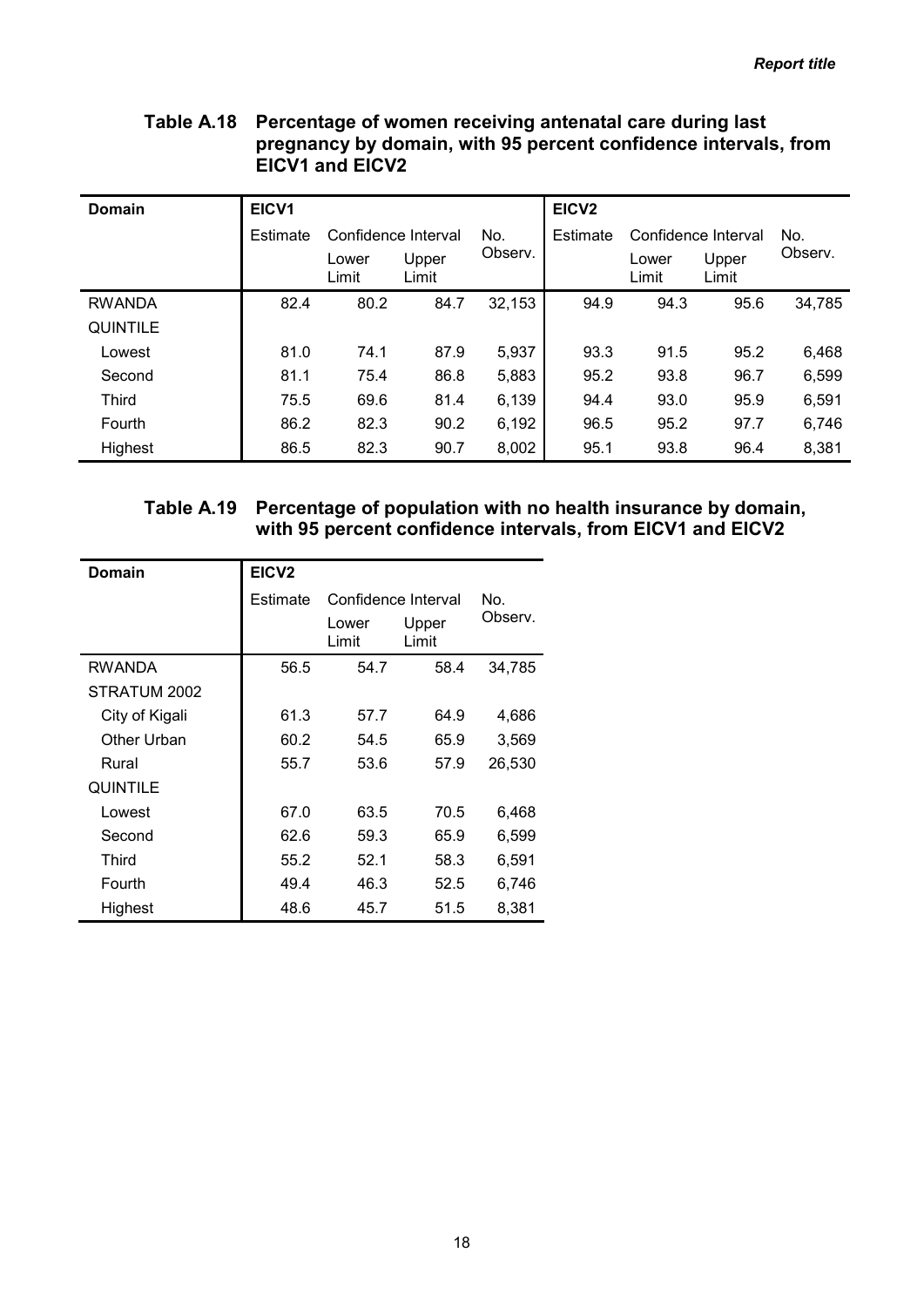# Table A.20 Estimates of percentage of adult population (16 years and older) in the agriculture industry by domain, with 95 percent confidence intervals, from EICV1 and EICV2

| Domain            | EICV1    |                     |       |         | EICV <sub>2</sub> |       |                     |         |
|-------------------|----------|---------------------|-------|---------|-------------------|-------|---------------------|---------|
|                   | Estimate | Confidence Interval |       | No.     | Estimate          |       | Confidence Interval | No.     |
|                   |          | Lower               | Upper | Observ. |                   | Lower | Upper               | Observ. |
|                   |          | Limit               | Limit |         |                   | Limit | Limit               |         |
| <b>RWANDA</b>     | 88.8     | 87.7                | 89.8  | 14,071  | 79.8              | 78.6  | 80.9                | 15,615  |
| STRATUM 2002      |          |                     |       |         |                   |       |                     |         |
| City of Kigali    | 16.7     | 8.1                 | 25.3  | 1,463   | 14.9              | 12.2  | 17.6                | 1,959   |
| Other Urban       | 79.7     | 73.7                | 85.6  | 1,386   | 55.7              | 49.2  | 62.2                | 1,573   |
| Rural             | 95.0     | 94.3                | 95.7  | 11,222  | 87.6              | 86.6  | 88.6                | 12,083  |
| <b>NEW REGION</b> |          |                     |       |         |                   |       |                     |         |
| Kigali            | 35.4     | 23.9                | 46.9  | 1,676   | 28.5              | 21.5  | 35.4                | 2,245   |
| Southern          | 92.2     | 90.8                | 93.6  | 3,520   | 83.6              | 80.9  | 86.3                | 3,815   |
| Western           | 94.5     | 93.1                | 95.8  | 3,564   | 84.1              | 82.1  | 86.2                | 3,771   |
| Northern          | 92.8     | 91.1                | 94.5  | 2,215   | 85.2              | 83.1  | 87.4                | 2,425   |
| Eastern           | 95.6     | 94.0                | 97.2  | 3,096   | 87.0              | 85.0  | 89.0                | 3,359   |
| <b>QUINTILES</b>  |          |                     |       |         |                   |       |                     |         |
| Lowest            | 97.7     | 96.9                | 98.5  | 2,486   | 90.5              | 88.9  | 92.1                | 2,665   |
| Second            | 96.7     | 95.8                | 97.6  | 2,527   | 88.9              | 87.5  | 90.4                | 2,884   |
| <b>Third</b>      | 95.5     | 94.5                | 96.5  | 2,789   | 88.0              | 86.6  | 89.4                | 3,029   |
| Fourth            | 91.5     | 90.2                | 92.9  | 2,839   | 81.6              | 79.8  | 83.5                | 3,126   |
| Highest           | 63.0     | 59.3                | 66.6  | 3,430   | 52.4              | 49.5  | 55.3                | 3,911   |
| <b>SEX</b>        |          |                     |       |         |                   |       |                     |         |
| Male              | 83.8     | 82.2                | 85.4  | 6,237   | 71.8              | 70.2  | 73.3                | 7,082   |
| Female            | 92.6     | 91.7                | 93.5  | 7,834   | 86.2              | 85.1  | 87.4                | 8,533   |
| <b>AGE GROUP</b>  |          |                     |       |         |                   |       |                     |         |
| 15-19 years       | 91.9     | 90.5                | 93.3  | 2,413   | 81.8              | 79.6  | 83.9                | 1,955   |
| $20-24$ years     | 87.1     | 85.0                | 89.3  | 2,337   | 78.3              | 76.3  | 80.3                | 3,003   |
| 25-29 years       | 83.5     | 81.3                | 85.6  | 1,746   | 73.7              | 71.6  | 75.8                | 2,341   |
| 30-34 years       | 81.6     | 79.0                | 84.1  | 1,486   | 74.5              | 72.0  | 77.0                | 1,754   |
| 35-39 years       | 85.7     | 82.9                | 88.4  | 1,390   | 76.8              | 74.4  | 79.2                | 1,371   |
| 40-44 years       | 90.8     | 89.2                | 92.4  | 1,341   | 78.7              | 76.5  | 81.0                | 1,380   |
| 45-49 years       | 90.7     | 88.9                | 92.6  | 991     | 83.6              | 81.3  | 85.9                | 1,181   |
| 50-54 years       | 91.9     | 89.9                | 93.8  | 779     | 85.2              | 82.7  | 87.8                | 889     |
| 55-59 years       | 96.4     | 94.9                | 97.8  | 494     | 87.1              | 84.3  | 89.8                | 571     |
| 60-64 years       | 96.1     | 94.2                | 98.0  | 409     | 90.3              | 87.3  | 93.3                | 389     |
| 65-69 years       | 95.2     | 93.0                | 97.5  | 298     | 92.7              | 89.7  | 95.8                | 320     |
| 70-74 years       | 96.6     | 94.2                | 99.0  | 209     | 94.4              | 91.4  | 97.4                | 228     |
| 75-79 years       | 99.1     | 97.8                | 100.4 | 102     | 90.3              | 85.3  | 95.2                | 131     |
| 80+ years         | 99.2     | 98.1                | 100.3 | 76      | 97.9              | 94.8  | 100.9               | 102     |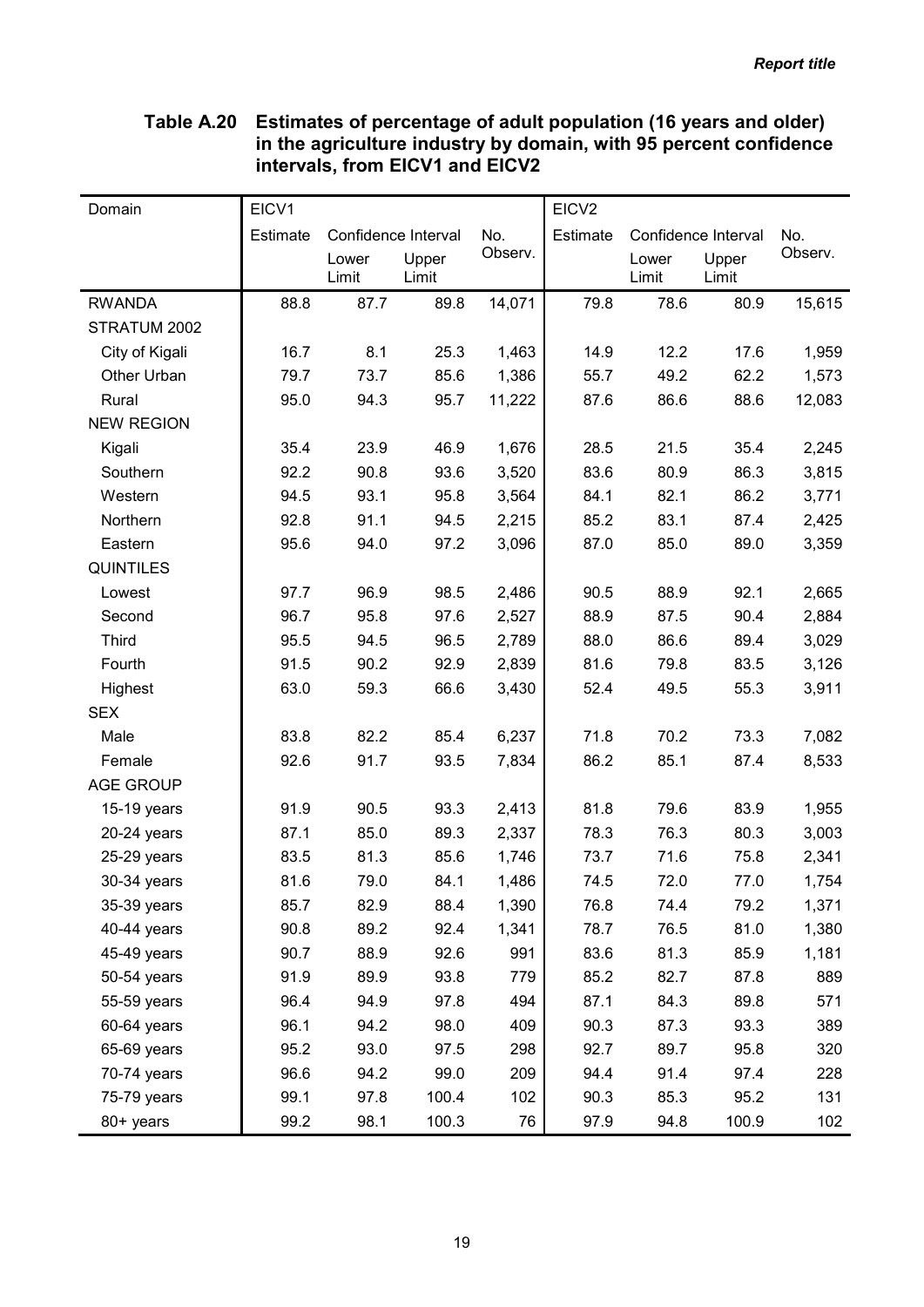| <b>Domain</b>     | EICV1    |                     |                |         | EICV <sub>2</sub> |                |                     |         |
|-------------------|----------|---------------------|----------------|---------|-------------------|----------------|---------------------|---------|
|                   | Estimate | Confidence Interval |                | No.     | Estimate          |                | Confidence Interval | No.     |
|                   |          | Lower<br>Limit      | Upper<br>Limit | Observ. |                   | Lower<br>Limit | Upper<br>Limit      | Observ. |
| <b>RWANDA</b>     | 3.0      | 2.6                 | 3.4            | 14,071  | 6.9               | 6.4            | 7.4                 | 15,615  |
| STRATUM 2002      |          |                     |                |         |                   |                |                     |         |
| City of Kigali    | 24.2     | 19.8                | 28.5           | 1,463   | 23.3              | 20.5           | 26.1                | 1,959   |
| Other Urban       | 5.2      | 3.2                 | 7.1            | 1,386   | 13.2              | 10.8           | 15.6                | 1,573   |
| Rural             | 1.2      | 0.9                 | 1.5            | 11,222  | 4.9               | 4.4            | 5.4                 | 12,083  |
| <b>NEW REGION</b> |          |                     |                |         |                   |                |                     |         |
| Kigali            | 18.7     | 14.3                | 23.1           | 1,676   | 19.4              | 16.6           | 22.2                | 2,245   |
| Southern          | 1.6      | 1.0                 | 2.1            | 3,520   | 5.8               | 4.7            | 6.8                 | 3,815   |
| Western           | 1.6      | 1.0                 | 2.1            | 3,564   | 6.2               | 5.2            | 7.3                 | 3,771   |
| Northern          | 1.9      | 1.2                 | 2.6            | 2,215   | 5.0               | 4.0            | 6.1                 | 2,425   |
| Eastern           | 1.2      | 0.6                 | 1.7            | 3,096   | 5.5               | 4.5            | 6.5                 | 3,359   |
| <b>QUINTILES</b>  |          |                     |                |         |                   |                |                     |         |
| Lowest            | 0.5      | 0.2                 | 0.7            | 2,486   | 3.4               | 2.5            | 4.3                 | 2,665   |
| Second            | 1.0      | 0.4                 | 1.5            | 2,527   | 3.6               | 2.9            | 4.4                 | 2,884   |
| <b>Third</b>      | 1.3      | 0.8                 | 1.8            | 2,789   | 4.9               | 4.0            | 5.8                 | 3,029   |
| Fourth            | 2.2      | 1.6                 | 2.9            | 2,839   | 6.5               | 5.6            | 7.5                 | 3,126   |
| Highest           | 9.9      | 8.3                 | 11.4           | 3,430   | 15.3              | 13.9           | 16.8                | 3,911   |
| <b>SEX</b>        |          |                     |                |         |                   |                |                     |         |
| Male              | 3.5      | 2.9                 | 4.1            | 6,237   | 7.7               | 7.0            | 8.4                 | 7,082   |
| Female            | 2.6      | 2.1                 | 3.1            | 7,834   | 6.2               | 5.6            | 6.9                 | 8,533   |

# Table A.21 Estimates of percentage of adult population (16 years and older) in the trade industry by domain, with 95 percent confidence intervals, from EICV1 and EICV2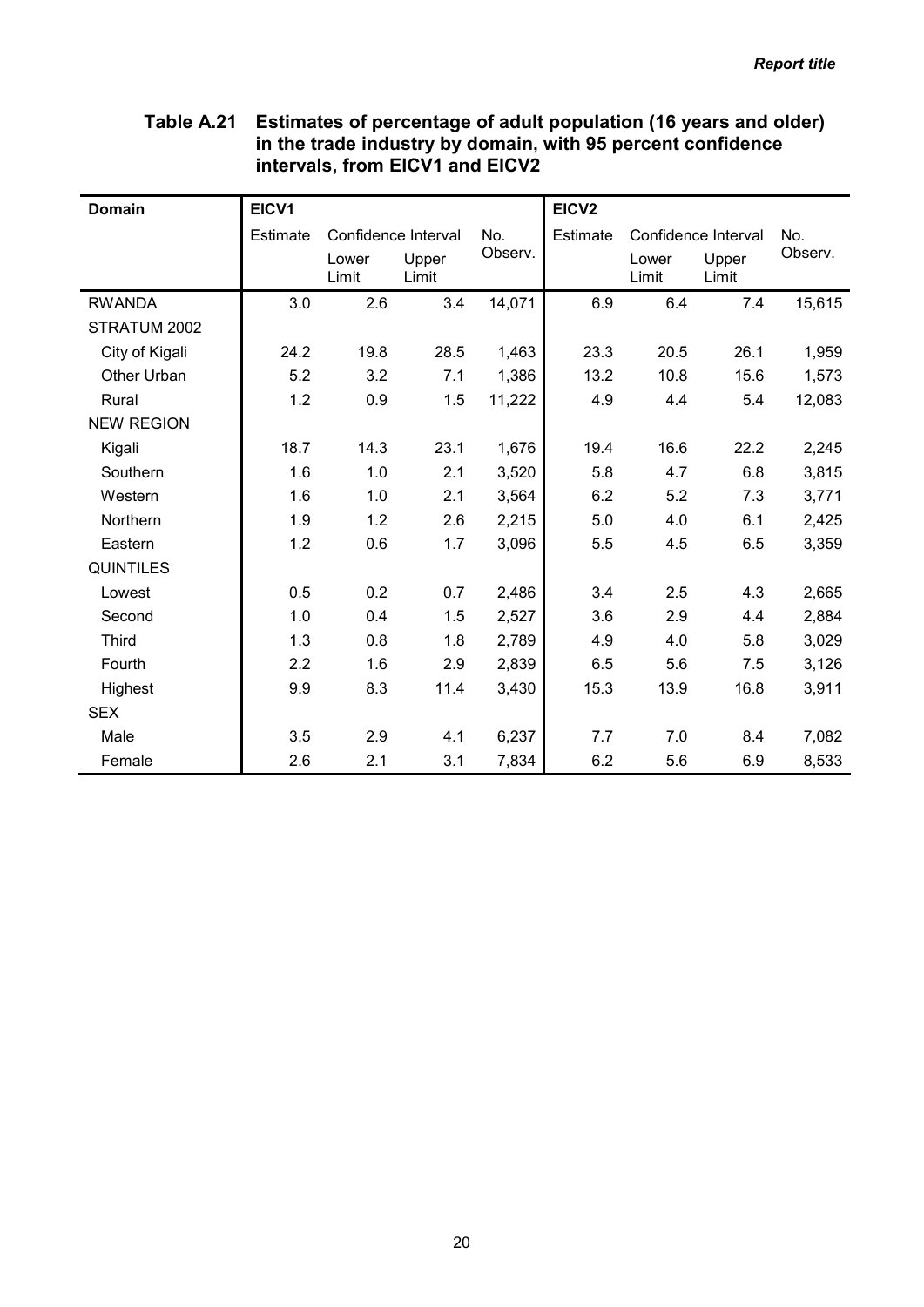### Table A.22 Estimates of percentage of adult population (16 years and older) in an agriculture occupation by domain, with 95 percent confidence intervals, from EICV1 and EICV2

| <b>Domain</b>     | EICV1    |       |                     |         | EICV <sub>2</sub> |       |                     |         |
|-------------------|----------|-------|---------------------|---------|-------------------|-------|---------------------|---------|
|                   | Estimate |       | Confidence Interval | No.     | Estimate          |       | Confidence Interval | No.     |
|                   |          | Lower | Upper               | Observ. |                   | Lower | Upper               | Observ. |
|                   |          | Limit | Limit               |         |                   | Limit | Limit               |         |
| <b>RWANDA</b>     | 88.6     | 87.5  | 89.6                | 14,071  | 79.6              | 78.4  | 80.7                | 15,615  |
| STRATUM 2002      |          |       |                     |         |                   |       |                     |         |
| City of Kigali    | 16.9     | 8.3   | 25.4                | 1,463   | 14.7              | 11.9  | 17.5                | 1,959   |
| Other Urban       | 79.0     | 72.9  | 85.1                | 1,386   | 56.0              | 49.5  | 62.5                | 1,573   |
| Rural             | 94.8     | 94.1  | 95.6                | 11,222  | 87.3              | 86.3  | 88.3                | 12,083  |
| <b>NEW REGION</b> |          |       |                     |         |                   |       |                     |         |
| Kigali            | 35.4     | 24.1  | 46.8                | 1,676   | 28.1              | 21.1  | 35.1                | 2,245   |
| Southern          | 91.8     | 90.3  | 93.3                | 3,520   | 83.7              | 81.0  | 86.4                | 3,815   |
| Western           | 94.3     | 93.0  | 95.7                | 3,564   | 84.0              | 81.9  | 86.2                | 3,771   |
| Northern          | 92.6     | 90.6  | 94.5                | 2,215   | 84.9              | 82.7  | 87.1                | 2,425   |
| Eastern           | 95.6     | 94.2  | 97.1                | 3,096   | 86.3              | 84.3  | 88.4                | 3,359   |
| <b>QUINTILES</b>  |          |       |                     |         |                   |       |                     |         |
| Lowest            | 97.7     | 96.9  | 98.5                | 2,486   | 90.7              | 89.2  | 92.2                | 2,665   |
| Second            | 96.6     | 95.6  | 97.5                | 2,527   | 88.5              | 86.9  | 90.0                | 2,884   |
| <b>Third</b>      | 95.2     | 94.2  | 96.2                | 2,789   | 87.7              | 86.3  | 89.0                | 3,029   |
| Fourth            | 91.4     | 90.1  | 92.8                | 2,839   | 81.4              | 79.6  | 83.2                | 3,126   |
| Highest           | 62.6     | 59.0  | 66.2                | 3,430   | 52.1              | 49.2  | 55.0                | 3,911   |
| <b>SEX</b>        |          |       |                     |         |                   |       |                     |         |
| Male              | 83.5     | 82.0  | 85.1                | 6,237   | 71.2              | 69.7  | 72.7                | 7,082   |
| Female            | 92.4     | 91.6  | 93.3                | 7,834   | 86.3              | 85.2  | 87.5                | 8,533   |
| <b>AGE GROUP</b>  |          |       |                     |         |                   |       |                     |         |
| 15-19 years       | 91.7     | 90.3  | 93.2                | 2,413   | 81.9              | 79.7  | 84.1                | 1,955   |
| 20-24 years       | 86.9     | 84.7  | 89.0                | 2,337   | 77.8              | 75.7  | 79.8                | 3,003   |
| 25-29 years       | 83.6     | 81.4  | 85.7                | 1,746   | 73.3              | 71.2  | 75.4                | 2,341   |
| 30-34 years       | 81.3     | 78.8  | 83.9                | 1,486   | 74.1              | 71.6  | 76.6                | 1,754   |
| 35-39 years       | 85.0     | 82.2  | 87.8                | 1,390   | 76.8              | 74.4  | 79.2                | 1,371   |
| 40-44 years       | 90.8     | 89.3  | 92.3                | 1,341   | 79.1              | 76.8  | 81.3                | 1,380   |
| 45-49 years       | 90.6     | 88.8  | 92.5                | 991     | 83.0              | 80.7  | 85.3                | 1,181   |
| 50-54 years       | 91.6     | 89.7  | 93.6                | 779     | 85.5              | 83.1  | 88.0                | 889     |
| 55-59 years       | 96.1     | 94.6  | 97.6                | 494     | 86.5              | 83.7  | 89.3                | 571     |
| 60-64 years       | 96.1     | 94.2  | 98.0                | 409     | 90.7              | 87.9  | 93.6                | 389     |
| 65-69 years       | 94.1     | 91.5  | 96.7                | 298     | 92.7              | 89.7  | 95.8                | 320     |
| 70-74 years       | 96.7     | 94.4  | 99.0                | 209     | 93.7              | 90.6  | 96.8                | 228     |
| 75-79 years       | 98.2     | 96.1  | 100.4               | 102     | 89.8              | 84.4  | 95.2                | 131     |
| 80+ years         | 99.2     | 98.1  | 100.3               | 76      | 95.6              | 91.4  | 99.9                | 102     |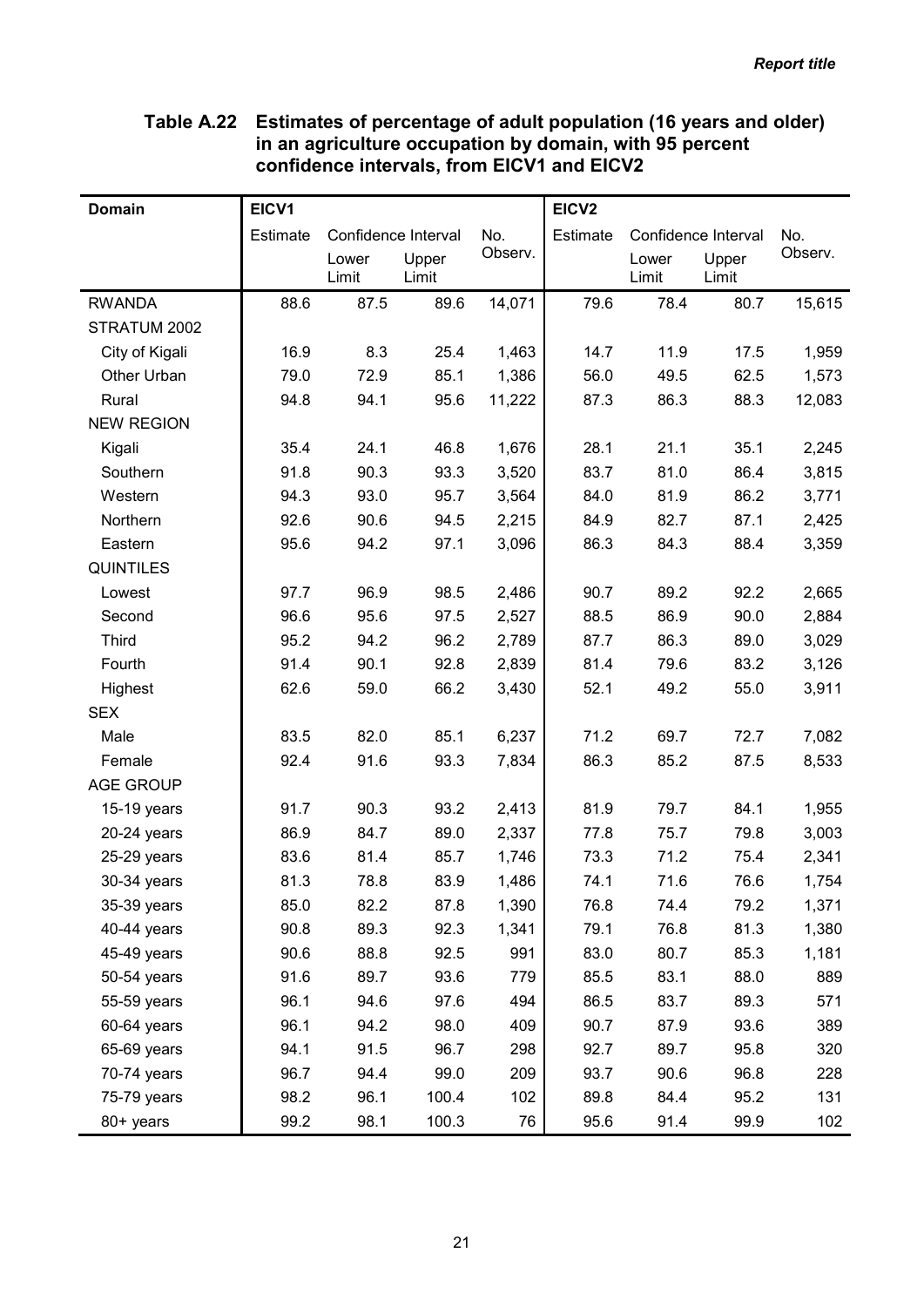| <b>Domain</b>     | EICV1    |                     |                |         | EICV <sub>2</sub> |                |                     |         |
|-------------------|----------|---------------------|----------------|---------|-------------------|----------------|---------------------|---------|
|                   | Estimate | Confidence Interval |                | No.     | Estimate          |                | Confidence Interval | No.     |
|                   |          | Lower<br>Limit      | Upper<br>Limit | Observ. |                   | Lower<br>Limit | Upper<br>Limit      | Observ. |
| <b>RWANDA</b>     | 2.7      | 2.3                 | 3.1            | 14,071  | 5.9               | 5.4            | 6.3                 | 15,615  |
| STRATUM 2002      |          |                     |                |         |                   |                |                     |         |
| City of Kigali    | 21.3     | 17.6                | 25.1           | 1,463   | 19.4              | 16.6           | 22.1                | 1,959   |
| Other Urban       | 4.7      | 2.8                 | 6.6            | 1,386   | 11.8              | 9.7            | 13.9                | 1,573   |
| Rural             | 1.1      | 0.9                 | 1.4            | 11,222  | 4.2               | 3.7            | 4.6                 | 12,083  |
| <b>NEW REGION</b> |          |                     |                |         |                   |                |                     |         |
| Kigali            | 16.6     | 12.8                | 20.4           | 1,676   | 16.3              | 13.7           | 18.9                | 2,245   |
| Southern          | 1.3      | 0.8                 | 1.9            | 3,520   | 4.4               | 3.6            | 5.2                 | 3,815   |
| Western           | 1.5      | 0.9                 | 2.0            | 3,564   | 5.5               | 4.5            | 6.5                 | 3,771   |
| Northern          | 1.9      | 1.3                 | 2.6            | 2,215   | 4.5               | 3.5            | 5.5                 | 2,425   |
| Eastern           | 1.0      | 0.5                 | 1.5            | 3,096   | 4.8               | 3.9            | 5.8                 | 3,359   |
| <b>QUINTILES</b>  |          |                     |                |         |                   |                |                     |         |
| Lowest            | 0.5      | 0.2                 | 0.7            | 2,486   | 2.5               | 1.8            | 3.3                 | 2,665   |
| Second            | 0.8      | 0.3                 | 1.3            | 2,527   | 2.9               | 2.1            | 3.6                 | 2,884   |
| <b>Third</b>      | 1.1      | 0.6                 | 1.5            | 2,789   | 4.2               | 3.4            | 5.0                 | 3,029   |
| Fourth            | 2.0      | 1.4                 | 2.7            | 2,839   | 6.0               | 5.1            | 6.8                 | 3,126   |
| Highest           | 9.1      | 7.7                 | 10.5           | 3,430   | 13.0              | 11.6           | 14.4                | 3,911   |
| <b>SEX</b>        |          |                     |                |         |                   |                |                     |         |
| Male              | 3.3      | 2.7                 | 3.8            | 6,237   | 6.5               | 5.8            | 7.1                 | 7,082   |
| Female            | 2.3      | 1.9                 | 2.7            | 7,834   | 5.4               | 4.8            | 6.0                 | 8,533   |

# Table A.23 Estimates of percentage of adult population (16 years and older) in a trade occupation by domain, with 95 percent confidence intervals, from EICV1 and EICV2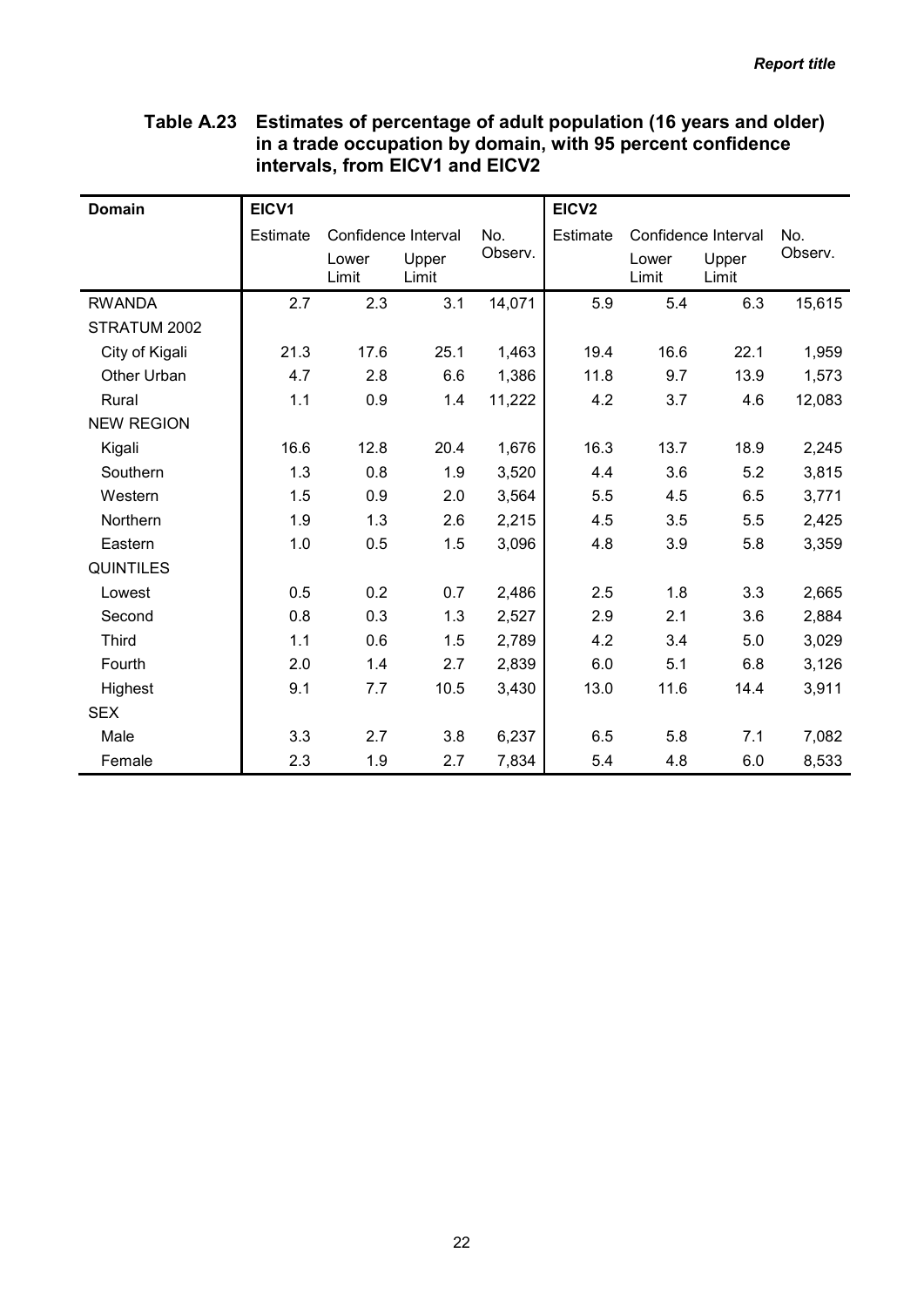| <b>Domain</b>     | EICV1    |                |                     |         | EICV <sub>2</sub> |                     |                |         |
|-------------------|----------|----------------|---------------------|---------|-------------------|---------------------|----------------|---------|
|                   | Estimate |                | Confidence Interval | No.     | Estimate          | Confidence Interval |                | No.     |
|                   |          | Lower<br>Limit | Upper<br>Limit      | Observ. |                   | Lower<br>Limit      | Upper<br>Limit | Observ. |
| <b>RWANDA</b>     | 2.8      | 2.4            | 3.2                 | 14,071  | 5.5               | 4.9                 | 6.1            | 15,615  |
| STRATUM 2002      |          |                |                     |         |                   |                     |                |         |
| City of Kigali    | 24.5     | 20.5           | 28.6                | 1,463   | 30.6              | 27.7                | 33.6           | 1,959   |
| Other Urban       | 6.3      | 4.0            | 8.6                 | 1,386   | 16.1              | 11.6                | 20.6           | 1,573   |
| Rural             | 0.9      | 0.6            | 1.1                 | 11,222  | 2.4               | 2.0                 | 2.7            | 12,083  |
| <b>NEW REGION</b> |          |                |                     |         |                   |                     |                |         |
| Kigali            | 18.8     | 14.6           | 23.0                | 1,676   | 24.4              | 20.6                | 28.1           | 2,245   |
| Southern          | 2.0      | 1.4            | 2.6                 | 3,520   | 4.5               | 2.9                 | 6.1            | 3,815   |
| Western           | 1.0      | 0.6            | 1.5                 | 3,564   | 3.7               | 2.9                 | 4.6            | 3,771   |
| Northern          | 1.2      | 0.7            | 1.8                 | 2,215   | 3.2               | 2.4                 | 4.1            | 2,425   |
| Eastern           | 1.0      | 0.5            | 1.4                 | 3,096   | 2.8               | 1.9                 | 3.8            | 3,359   |
| <b>QUINTILES</b>  |          |                |                     |         |                   |                     |                |         |
| Lowest            | 0.3      | 0.0            | 0.5                 | 2,486   | 2.2               | 1.5                 | 2.9            | 2,665   |
| Second            | 0.4      | 0.1            | 0.7                 | 2,527   | 2.5               | 1.8                 | 3.3            | 2,884   |
| <b>Third</b>      | 0.7      | 0.3            | 1.0                 | 2,789   | 2.6               | 2.0                 | 3.2            | 3,029   |
| Fourth            | 1.9      | 1.4            | 2.5                 | 2,839   | 4.1               | 3.1                 | 5.0            | 3,126   |
| Highest           | 10.7     | 9.2            | 12.3                | 3,430   | 15.2              | 13.7                | 16.8           | 3,911   |
| <b>SEX</b>        |          |                |                     |         |                   |                     |                |         |
| Male              | 3.4      | 2.8            | 4.0                 | 6,237   | 7.2               | 6.4                 | 8.0            | 7,082   |
| Female            | 2.4      | 2.0            | 2.8                 | 7,834   | 4.1               | 3.5                 | 4.8            | 8,533   |

# Table A.24 Estimates of percentage of adult population (16 years and older) in a services occupation by domain, with 95 percent confidence intervals, from EICV1 and EICV2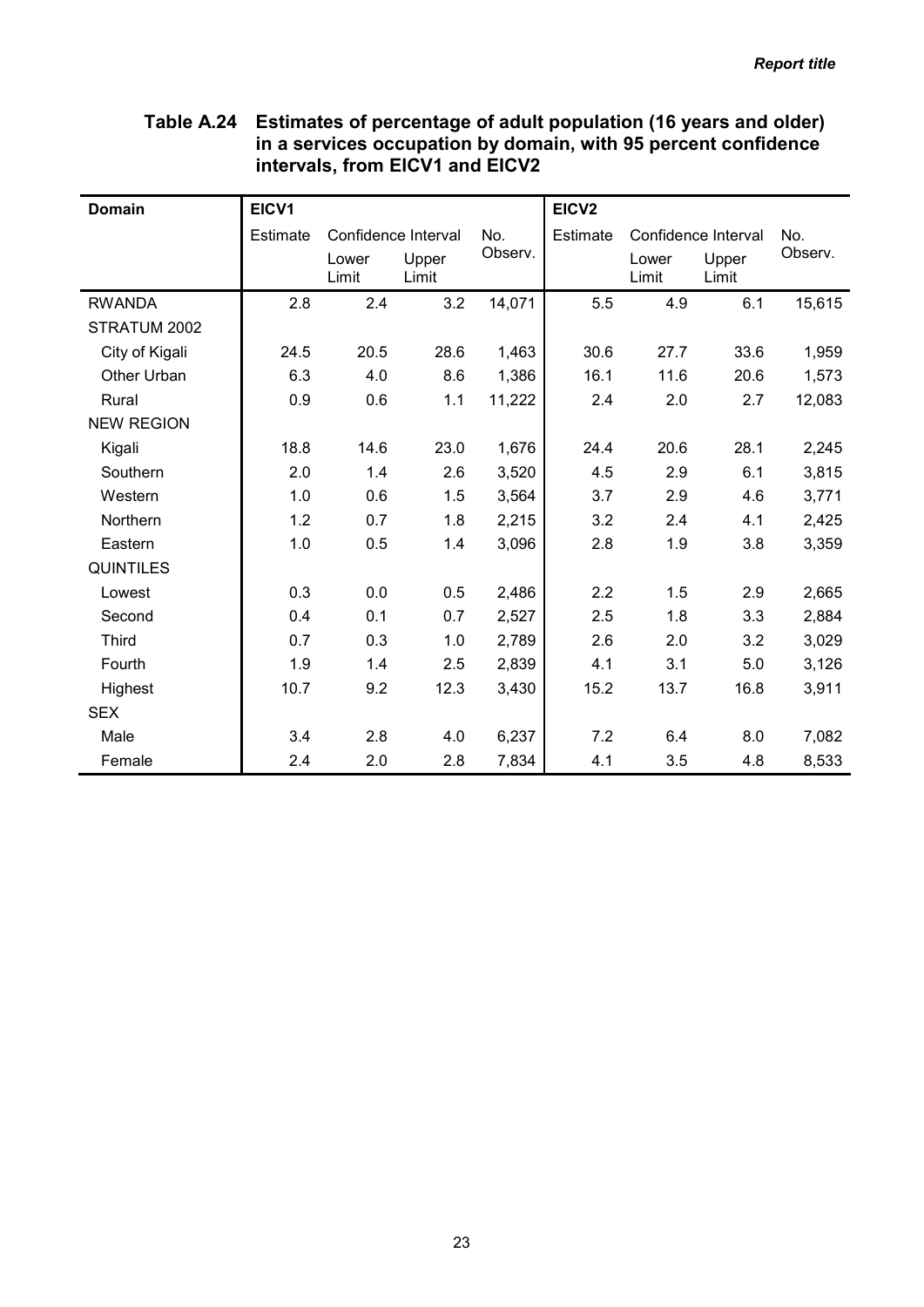| <b>Domain</b>     | EICV1           |                     |                |         | EICV <sub>2</sub> |                     |                |         |
|-------------------|-----------------|---------------------|----------------|---------|-------------------|---------------------|----------------|---------|
|                   | <b>Estimate</b> | Confidence Interval |                | No.     | Estimate          | Confidence Interval |                | No.     |
|                   |                 | Lower<br>Limit      | Upper<br>Limit | Observ. |                   | Lower<br>Limit      | Upper<br>Limit | Observ. |
| <b>RWANDA</b>     | 2.9             | 2.4                 | 3.4            | 6,420   | 2.7               | 2.2                 | 3.2            | 6,900   |
| STRATUM 2002      |                 |                     |                |         |                   |                     |                |         |
| City of Kigali    | 8.8             | $-0.8$              | 18.4           | 792     | 4.7               | 3.0                 | 6.5            | 900     |
| Other Urban       | 2.7             | 1.4                 | 4.0            | 669     | 3.0               | 1.8                 | 4.3            | 720     |
| Rural             | 2.8             | 2.3                 | 3.4            | 4,959   | 2.6               | 2.1                 | 3.2            | 5,280   |
| <b>NEW REGION</b> |                 |                     |                |         |                   |                     |                |         |
| Kigali            | 3.5             | 0.6                 | 6.5            | 885     | 3.5               | 2.4                 | 4.6            | 1,026   |
| Southern          | 2.0             | 1.8                 | 2.2            | 1,558   | 1.9               | 1.8                 | 2.0            | 1,707   |
| Western           | 1.7             | 1.6                 | 1.8            | 1,605   | 1.8               | 1.6                 | 2.1            | 1,653   |
| Northern          | 1.9             | 1.7                 | 2.2            | 1,012   | 1.9               | 1.7                 | 2.0            | 1,059   |
| Eastern           | 8.0             | 4.7                 | 11.4           | 1,360   | 6.0               | 3.4                 | 8.5            | 1,455   |
| <b>QUINTILES</b>  |                 |                     |                |         |                   |                     |                |         |
| Lowest            | 1.9             | 1.5                 | 2.3            | 1,053   | 1.4               | 1.2                 | 1.5            | 1,180   |
| Second            | 1.7             | 1.5                 | 1.9            | 1,112   | 2.1               | 1.4                 | 2.9            | 1,238   |
| <b>Third</b>      | 2.1             | 1.7                 | 2.4            | 1,244   | 1.9               | 1.5                 | 2.3            | 1,321   |
| Fourth            | 2.6             | 2.1                 | 3.1            | 1,301   | 2.8               | 2.2                 | 3.4            | 1,418   |
| Highest           | 4.7             | 3.2                 | 6.2            | 1,710   | 4.1               | 3.1                 | 5.1            | 1,743   |

### Table A.25 Estimates of mean number of cattle by domain, with 95 percent confidence intervals, from EICV1 and EICV2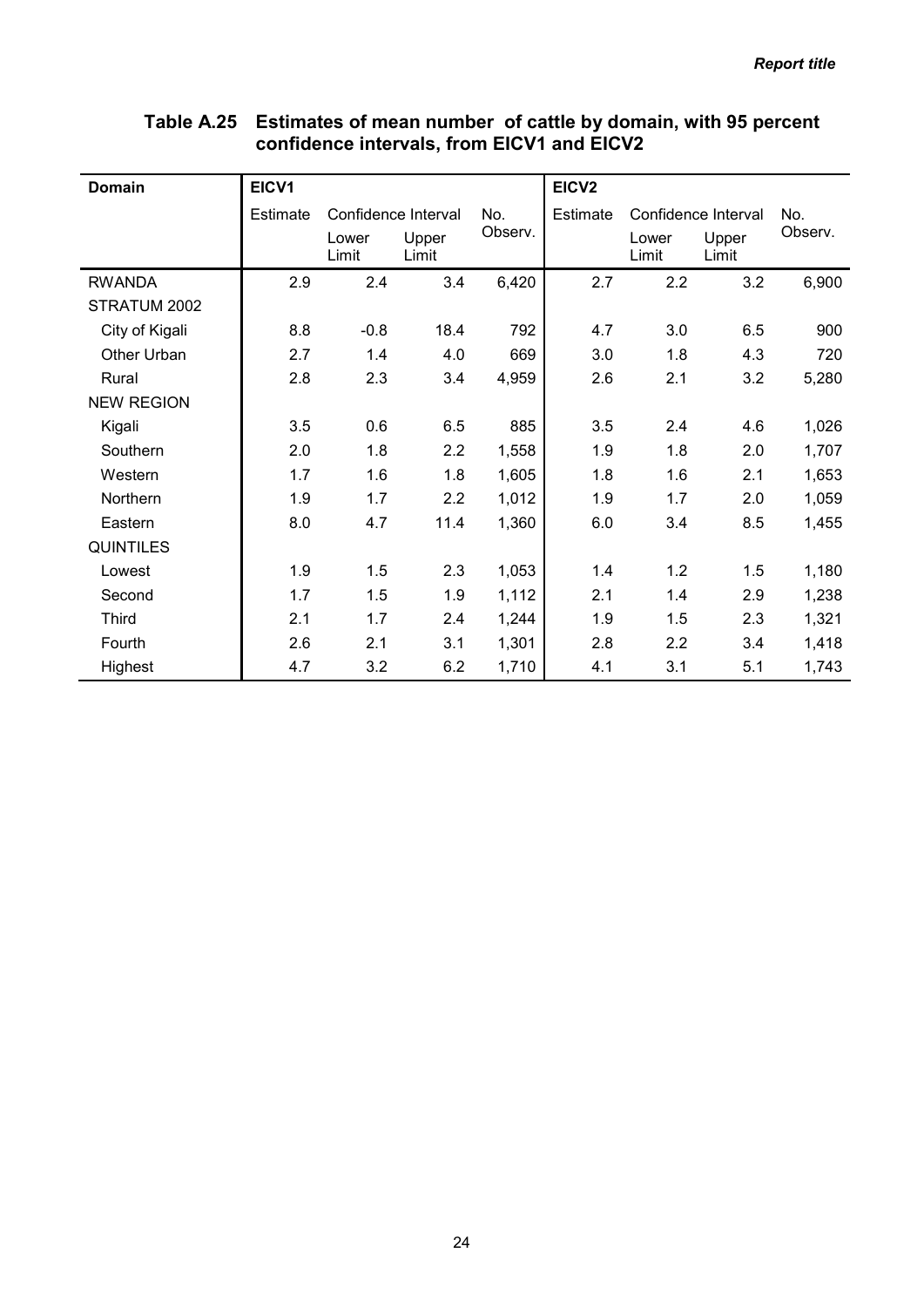| <b>Domain</b>     | EICV1           |                     |                |         | EICV <sub>2</sub> |                     |                |         |
|-------------------|-----------------|---------------------|----------------|---------|-------------------|---------------------|----------------|---------|
|                   | <b>Estimate</b> | Confidence Interval |                | No.     | Estimate          | Confidence Interval |                | No.     |
|                   |                 | Lower<br>Limit      | Upper<br>Limit | Observ. |                   | Lower<br>Limit      | Upper<br>Limit | Observ. |
| <b>RWANDA</b>     | 2.5             | 2.4                 | 2.7            | 6,420   | 2.4               | 2.3                 | 2.5            | 6,900   |
| STRATUM 2002      |                 |                     |                |         |                   |                     |                |         |
| City of Kigali    | 2.9             | 2.1                 | 3.7            | 792     | 3.7               | 2.9                 | 4.5            | 900     |
| Other Urban       | 2.0             | 1.8                 | 2.2            | 669     | 2.5               | 2.2                 | 2.8            | 720     |
| Rural             | 2.6             | 2.5                 | 2.7            | 4,959   | 2.4               | 2.3                 | 2.5            | 5,280   |
| <b>NEW REGION</b> |                 |                     |                |         |                   |                     |                |         |
| Kigali            | 2.7             | 2.2                 | 3.2            | 885     | 2.9               | 2.4                 | 3.3            | 1,026   |
| Southern          | 2.1             | 2.0                 | 2.3            | 1,558   | 2.2               | 2.0                 | 2.3            | 1,707   |
| Western           | 2.2             | 2.1                 | 2.4            | 1,605   | 2.1               | 2.0                 | 2.3            | 1,653   |
| Northern          | 2.9             | 2.6                 | 3.3            | 1,012   | 2.2               | 2.0                 | 2.4            | 1,059   |
| Eastern           | 2.9             | 2.6                 | 3.2            | 1,360   | 2.9               | 2.7                 | 3.2            | 1,455   |
| <b>QUINTILES</b>  |                 |                     |                |         |                   |                     |                |         |
| Lowest            | 2.1             | 1.9                 | 2.3            | 1,053   | 1.9               | 1.8                 | 2.0            | 1,180   |
| Second            | 2.3             | 2.1                 | 2.5            | 1,112   | 2.1               | 1.9                 | 2.3            | 1,238   |
| <b>Third</b>      | 2.4             | 2.2                 | 2.6            | 1,244   | 2.4               | 2.2                 | 2.6            | 1,321   |
| Fourth            | 2.6             | 2.4                 | 2.8            | 1,301   | 2.5               | 2.3                 | 2.6            | 1,418   |
| Highest           | 3.0             | 2.7                 | 3.3            | 1,710   | 3.0               | 2.7                 | 3.3            | 1,743   |

### Table A.26 Estimates of mean number of goats by domain, with 95 percent confidence intervals, from EICV1 and EICV2